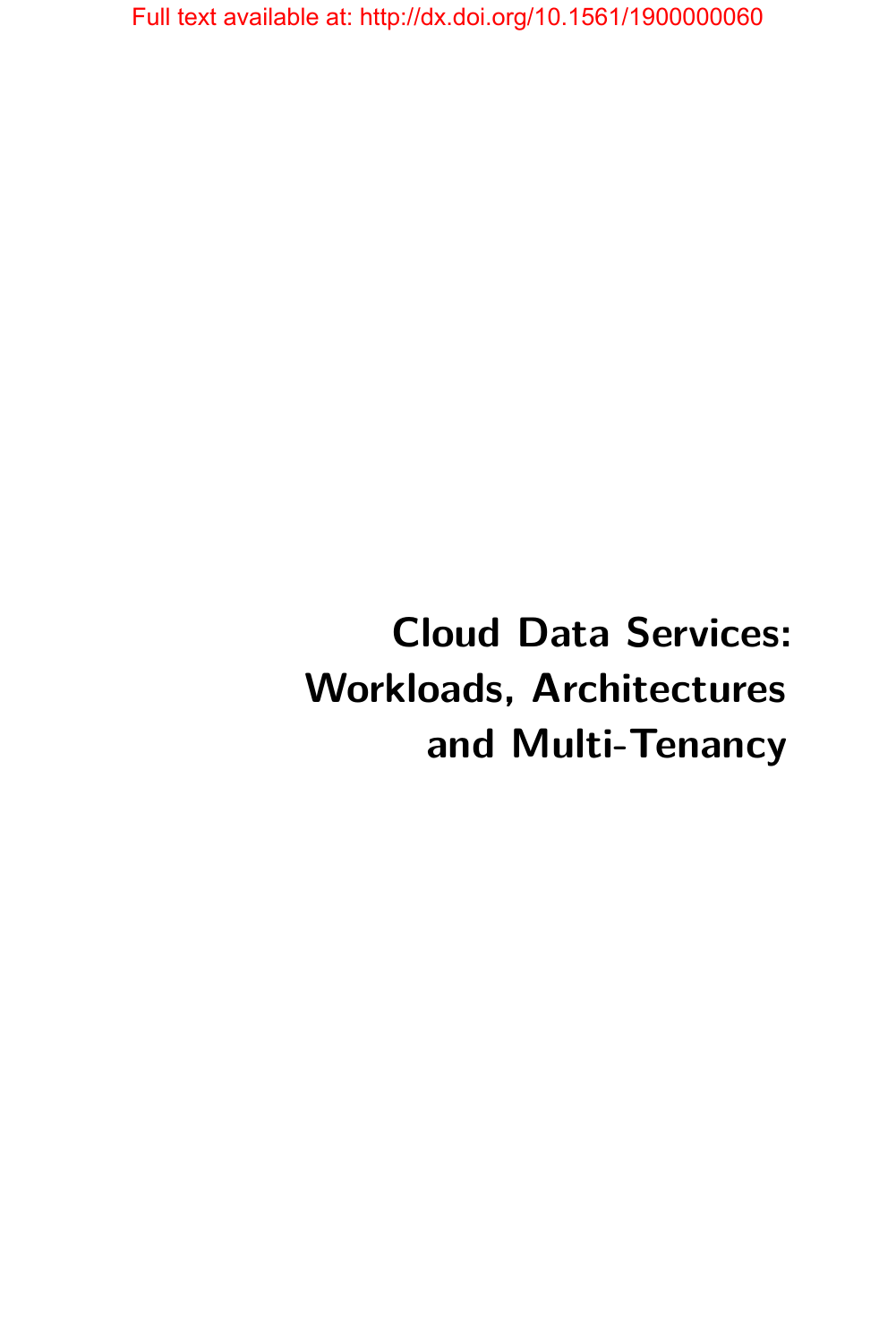### **Other titles in Foundations and Trends® in Databases**

*Data Provenance* Boris Glavic ISBN: 978-1-68083-828-2

*FPGA-Accelerated Analytics: From Single Nodes to Clusters* Zsolt István, Kaan Kara and David Sidler ISBN: 978-1-68083-734-6

*Distributed Learning Systems with First-Order Methods* Ji Liu and Ce Zhango ISBN: 978-1-68083-700-1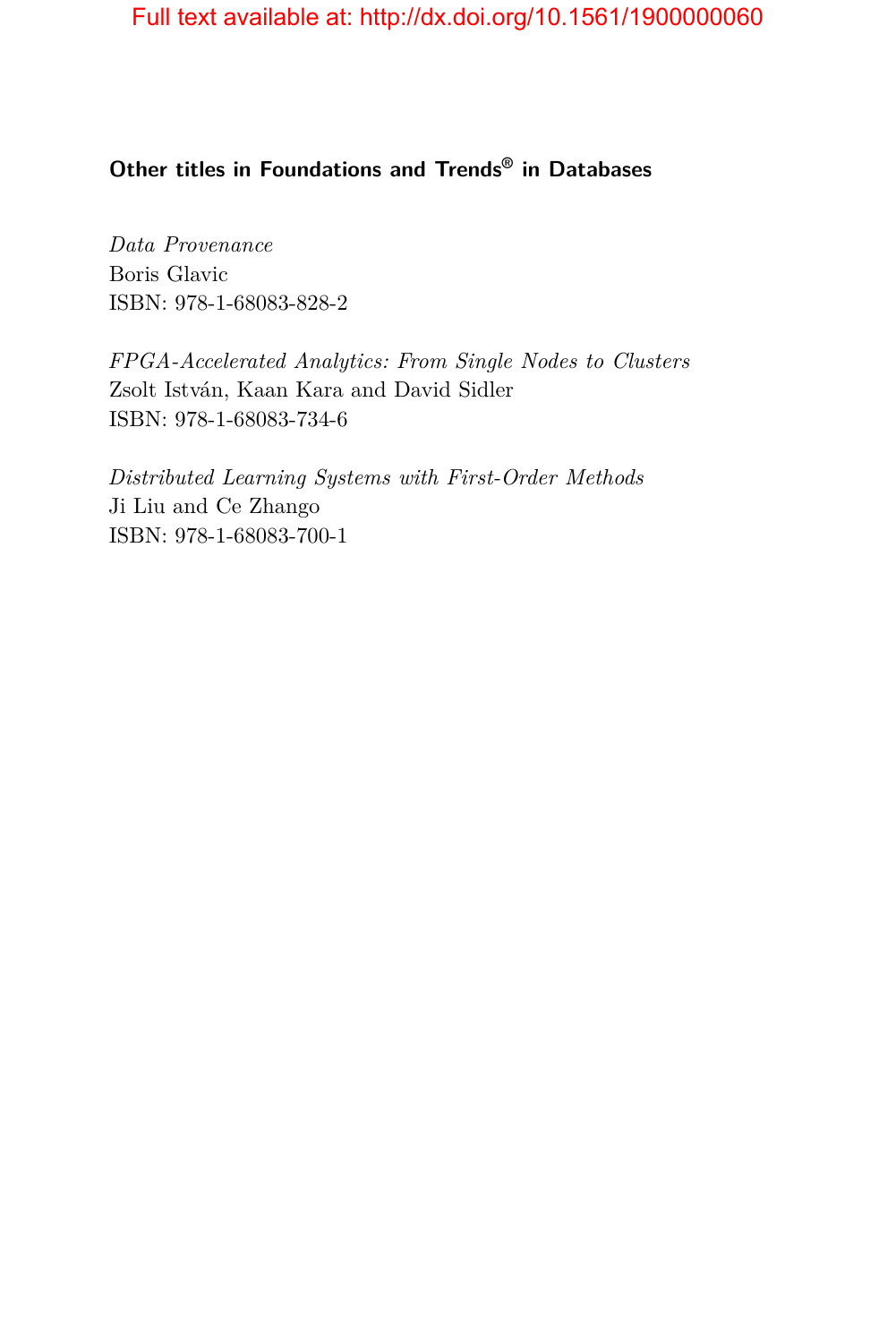# **Cloud Data Services: Workloads, Architectures and Multi-Tenancy**

**Vivek Narasayya** Microsoft Research viveknar@microsoft.com

**Surajit Chaudhuri** Microsoft Research surajitc@microsoft.com

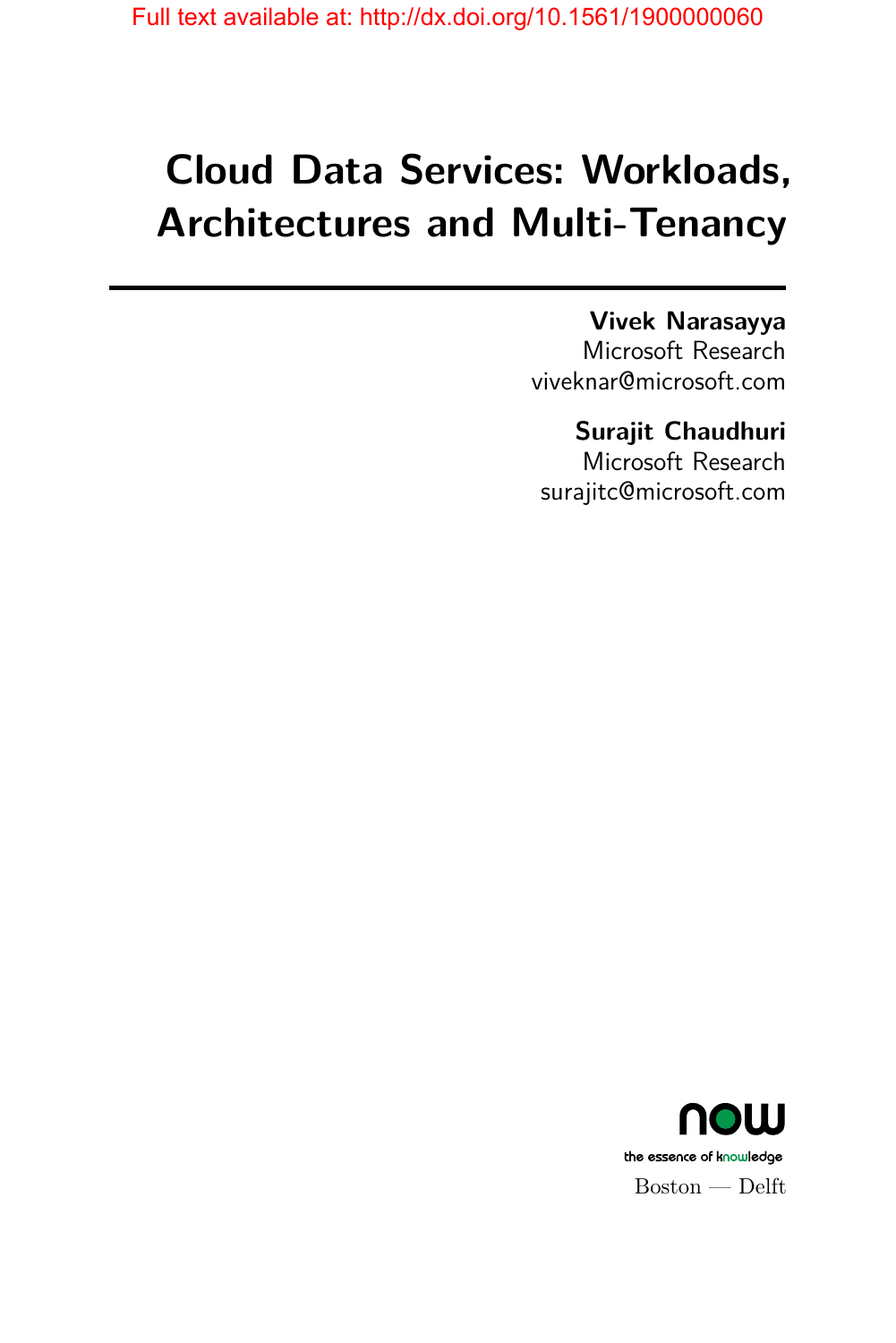## **Foundations and Trends® in Databases**

*Published, sold and distributed by:* now Publishers Inc. PO Box 1024 Hanover, MA 02339 United States Tel. +1-781-985-4510 www.nowpublishers.com sales@nowpublishers.com

*Outside North America:* now Publishers Inc. PO Box 179 2600 AD Delft The Netherlands Tel. +31-6-51115274

The preferred citation for this publication is

V. Narasayya and S. Chaudhuri. *Cloud Data Services: Workloads, Architectures and Multi-Tenancy*. Foundations and Trends® in Databases, vol. 10, no. 1, pp. 1–107, 2021.

ISBN: 978-1-68083-775-9 © 2021 V. Narasayya and S. Chaudhuri

All rights reserved. No part of this publication may be reproduced, stored in a retrieval system, or transmitted in any form or by any means, mechanical, photocopying, recording or otherwise, without prior written permission of the publishers.

Photocopying. In the USA: This journal is registered at the Copyright Clearance Center, Inc., 222 Rosewood Drive, Danvers, MA 01923. Authorization to photocopy items for internal or personal use, or the internal or personal use of specific clients, is granted by now Publishers Inc for users registered with the Copyright Clearance Center (CCC). The 'services' for users can be found on the internet at: www.copyright.com

For those organizations that have been granted a photocopy license, a separate system of payment has been arranged. Authorization does not extend to other kinds of copying, such as that for general distribution, for advertising or promotional purposes, for creating new collective works, or for resale. In the rest of the world: Permission to photocopy must be obtained from the copyright owner. Please apply to now Publishers Inc., PO Box 1024, Hanover, MA 02339, USA; Tel. +1 781 871 0245; www.nowpublishers.com; sales@nowpublishers.com

now Publishers Inc. has an exclusive license to publish this material worldwide. Permission to use this content must be obtained from the copyright license holder. Please apply to now Publishers, PO Box 179, 2600 AD Delft, The Netherlands, www.nowpublishers.com; e-mail: sales@nowpublishers.com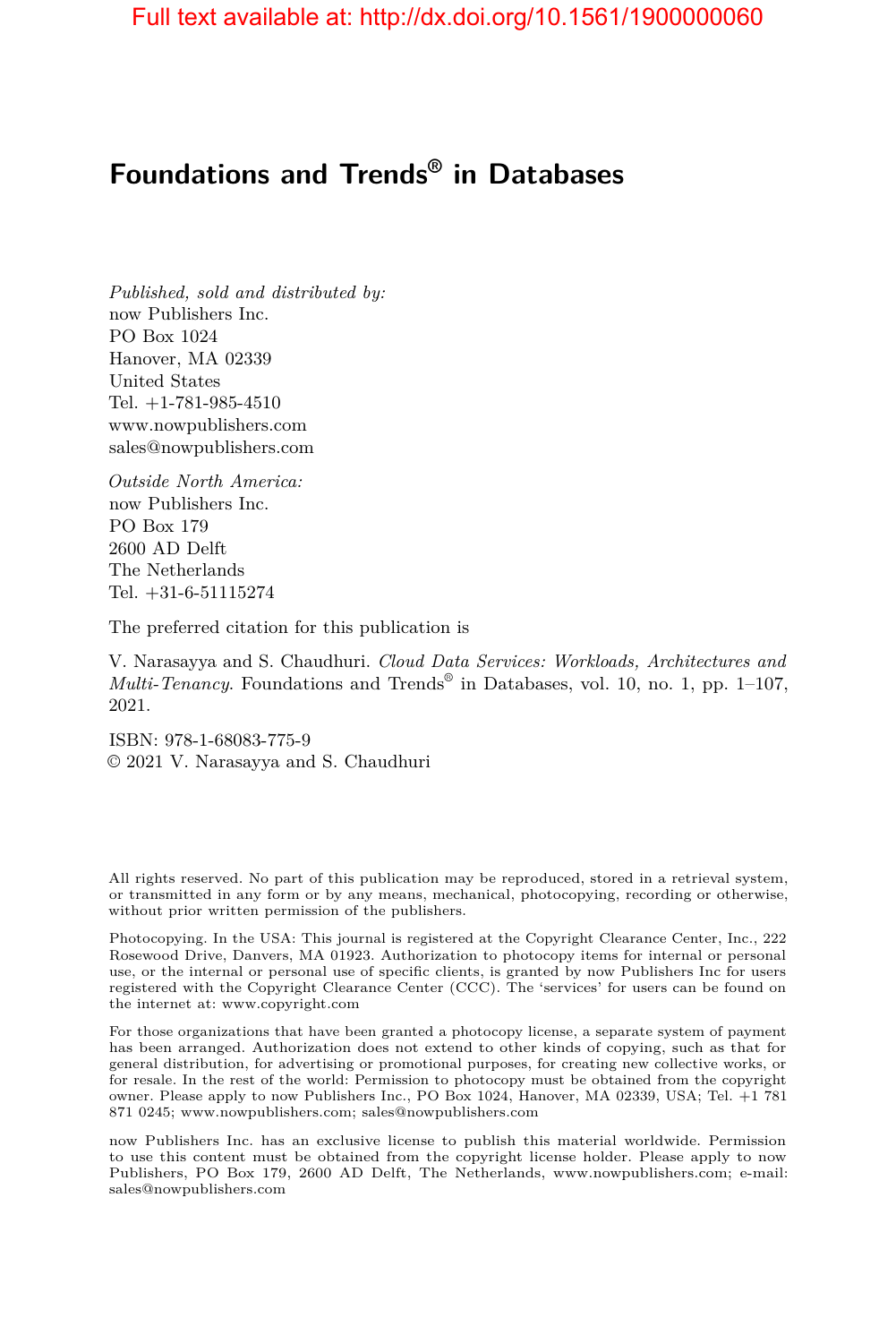# **Foundations and Trends® in Databases** Volume 10, Issue 1, 2021 **Editorial Board**

#### **Editor-in-Chief**

**Joseph M. Hellerstein** University of California at Berkeley Microsoft Research, Redmond United States

**Surajit Chaudhuri** United States

#### **Editors**

Azza Abouzied *NYU-Abu Dhabi*

Gustavo Alonso *ETH Zurich*

Mike Cafarella *University of Michigan*

Alan Fekete *University of Sydney*

Ihab Ilyas *University of Waterloo*

Andy Pavlo *Carnegie Mellon University*

Sunita Sarawagi *IIT Bombay*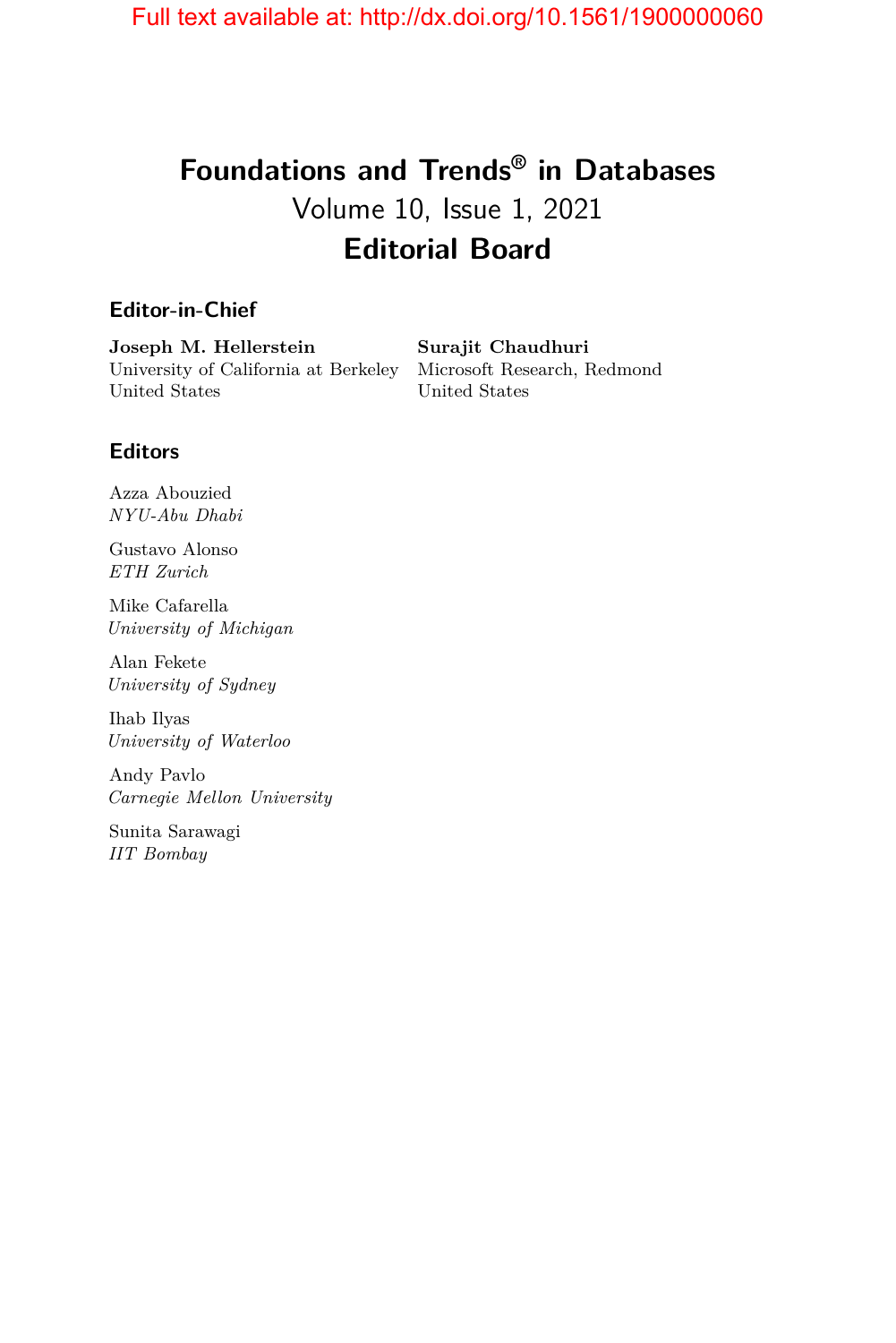## **Editorial Scope**

#### **Topics**

Foundations and Trends<sup>®</sup> in Databases publishes survey and tutorial articles in the following topics:

- Data Models and Query Languages
- Query Processing and Optimization
- Storage, Access Methods, and Indexing
- Transaction Management, Concurrency Control and Recovery
- Deductive Databases
- Parallel and Distributed Database Systems
- Database Design and Tuning
- Metadata Management
- Object Management
- Trigger Processing and Active Databases
- Data Mining and OLAP
- Approximate and Interactive Query Processing
- Data Warehousing
- Adaptive Query Processing
- Data Stream Management
- Search and Query Integration
- XML and Semi-Structured Data
- Web Services and Middleware
- Data Integration and Exchange
- Private and Secure Data Management
- Peer-to-Peer, Sensornet and Mobile Data Management
- Scientific and Spatial Data Management
- Data Brokering and Publish/Subscribe
- Data Cleaning and Information Extraction
- Probabilistic Data Management

#### **Information for Librarians**

Foundations and Trends® in Databases, 2021, Volume 10, 4 issues. ISSN paper version 1931-7883. ISSN online version 1931-7891. Also available as a combined paper and online subscription.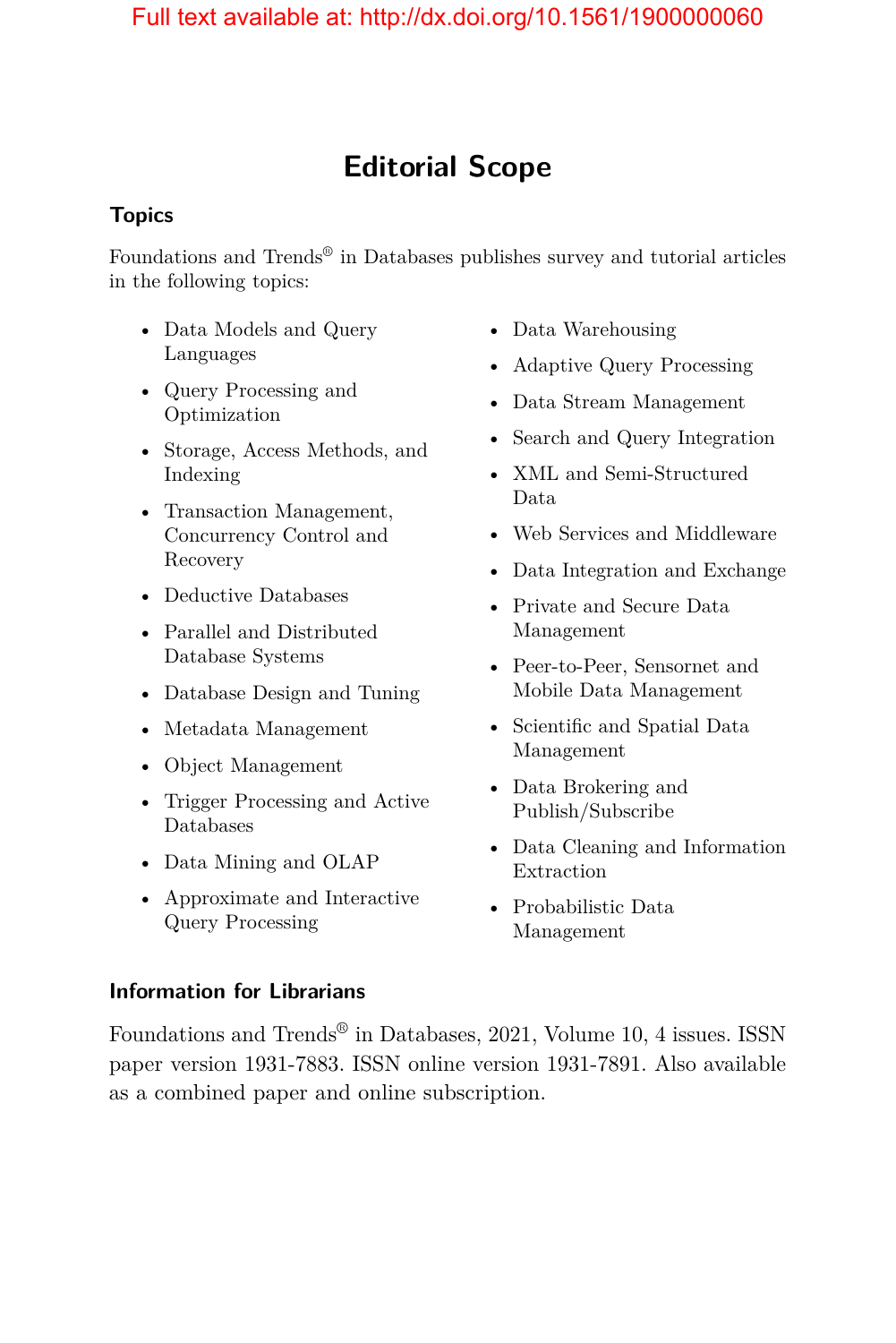# **Contents**

| $\mathbf{1}$   |                                                              | <b>Introduction</b>                                                        | $\overline{2}$ |  |
|----------------|--------------------------------------------------------------|----------------------------------------------------------------------------|----------------|--|
|                | 1.1                                                          |                                                                            | $\overline{2}$ |  |
|                | 1.2                                                          |                                                                            | $\overline{4}$ |  |
|                | 1.3                                                          |                                                                            | $\overline{5}$ |  |
|                | 1.4                                                          |                                                                            | 6              |  |
|                | 1.5                                                          | Scope and outline of this article <b>Scope and outline of this article</b> | 7              |  |
| $\overline{2}$ | 9<br><b>Cloud Data Services: Workloads and Architectures</b> |                                                                            |                |  |
|                | 2.1                                                          |                                                                            | 10             |  |
|                | 2.2                                                          | Online Transaction Processing (OLTP)                                       | 13             |  |
|                | 2.3                                                          | Data Analytics: Data Warehousing and Big Data Systems.                     | 21             |  |
|                | 2.4                                                          |                                                                            | 32             |  |
|                | 2.5                                                          |                                                                            | 34             |  |
| 3              | 37<br><b>Multi-Tenancy: Background</b>                       |                                                                            |                |  |
|                | 3.1                                                          | Virtualization Technologies in Cloud Databases                             | 38             |  |
|                | $3.2^{\circ}$                                                |                                                                            | 43             |  |
| 4              | 46<br><b>SLAs and Pricing Models</b>                         |                                                                            |                |  |
|                | 4.1                                                          |                                                                            | 47             |  |
|                | 4.2                                                          |                                                                            | 48             |  |
|                | 4.3                                                          |                                                                            | 49             |  |
|                | 4.4                                                          |                                                                            | 54             |  |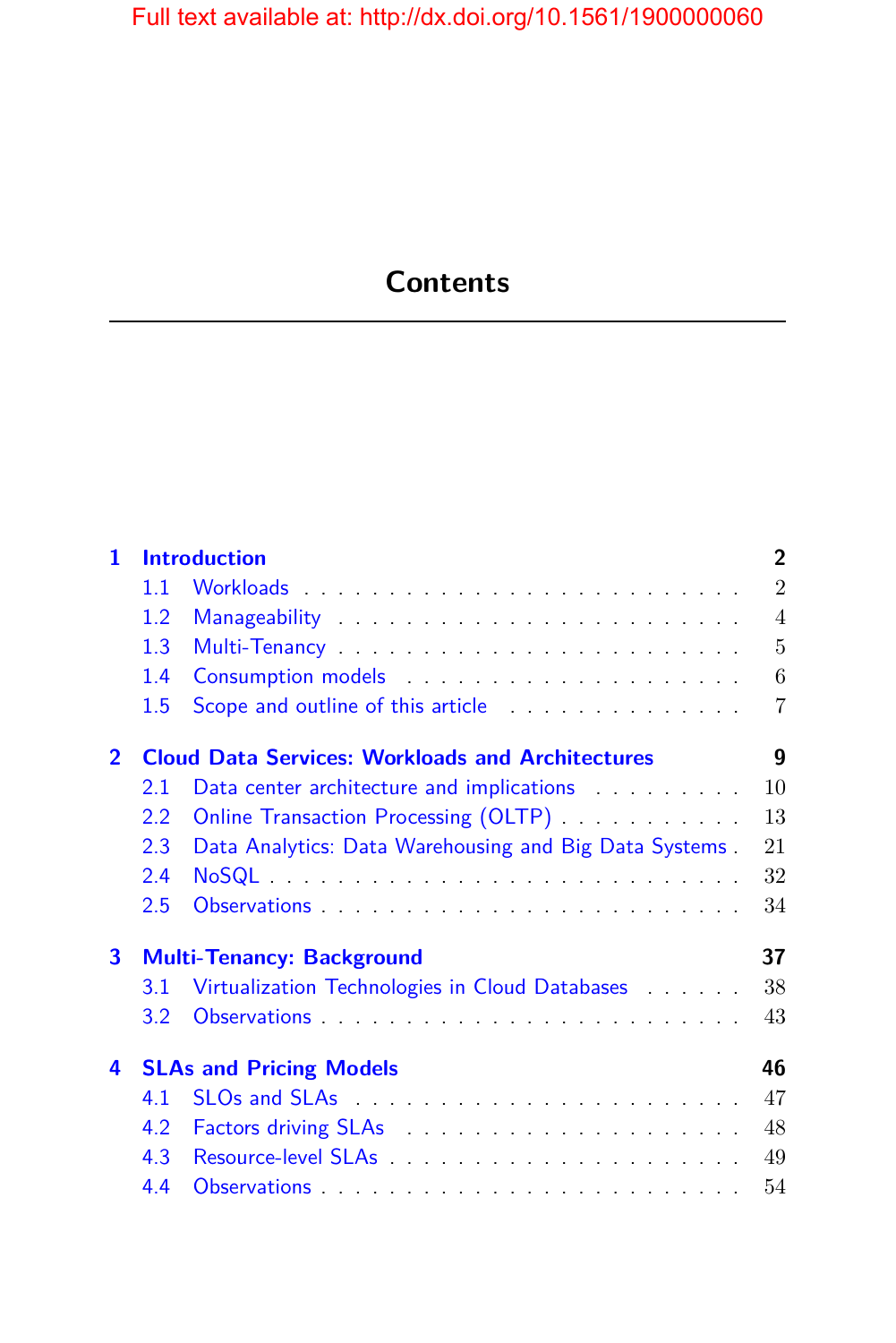| 5 |                                           | <b>Resource Management</b>                                                                                                                                                                                                     | 56 |  |  |
|---|-------------------------------------------|--------------------------------------------------------------------------------------------------------------------------------------------------------------------------------------------------------------------------------|----|--|--|
|   | 5.1                                       |                                                                                                                                                                                                                                | 57 |  |  |
|   | 5.2                                       | Moving Databases Across Nodes <b>Matabases</b> Across Nodes                                                                                                                                                                    | 60 |  |  |
|   | 5.3                                       |                                                                                                                                                                                                                                | 62 |  |  |
|   | 5.4                                       |                                                                                                                                                                                                                                | 64 |  |  |
|   | 5.5                                       | Resource estimation entrance and a series of the series of the series of the series of the series of the series of the series of the series of the series of the series of the series of the series of the series of the serie | 68 |  |  |
|   | 5.6                                       |                                                                                                                                                                                                                                | 71 |  |  |
| 6 | <b>Efficiency and Cost</b>                |                                                                                                                                                                                                                                |    |  |  |
|   | 6.1                                       |                                                                                                                                                                                                                                | 73 |  |  |
|   | 6.2                                       | Auto Tuning, Monitoring and Tracing                                                                                                                                                                                            | 76 |  |  |
|   | 6.3                                       |                                                                                                                                                                                                                                | 80 |  |  |
| 7 | <b>Serverless Databases</b>               |                                                                                                                                                                                                                                |    |  |  |
|   | 7.1                                       |                                                                                                                                                                                                                                | 82 |  |  |
|   | 7.2                                       | Commercial Serverless Cloud Data Services                                                                                                                                                                                      | 84 |  |  |
|   | 7.3                                       |                                                                                                                                                                                                                                | 87 |  |  |
|   | 7.4                                       |                                                                                                                                                                                                                                | 89 |  |  |
| 8 | 90<br><b>Open Problems and Conclusion</b> |                                                                                                                                                                                                                                |    |  |  |
|   | 8.1                                       |                                                                                                                                                                                                                                | 90 |  |  |
|   | 8.2                                       |                                                                                                                                                                                                                                | 91 |  |  |
|   | <b>Acknowledgements</b>                   |                                                                                                                                                                                                                                |    |  |  |
|   | <b>References</b>                         |                                                                                                                                                                                                                                |    |  |  |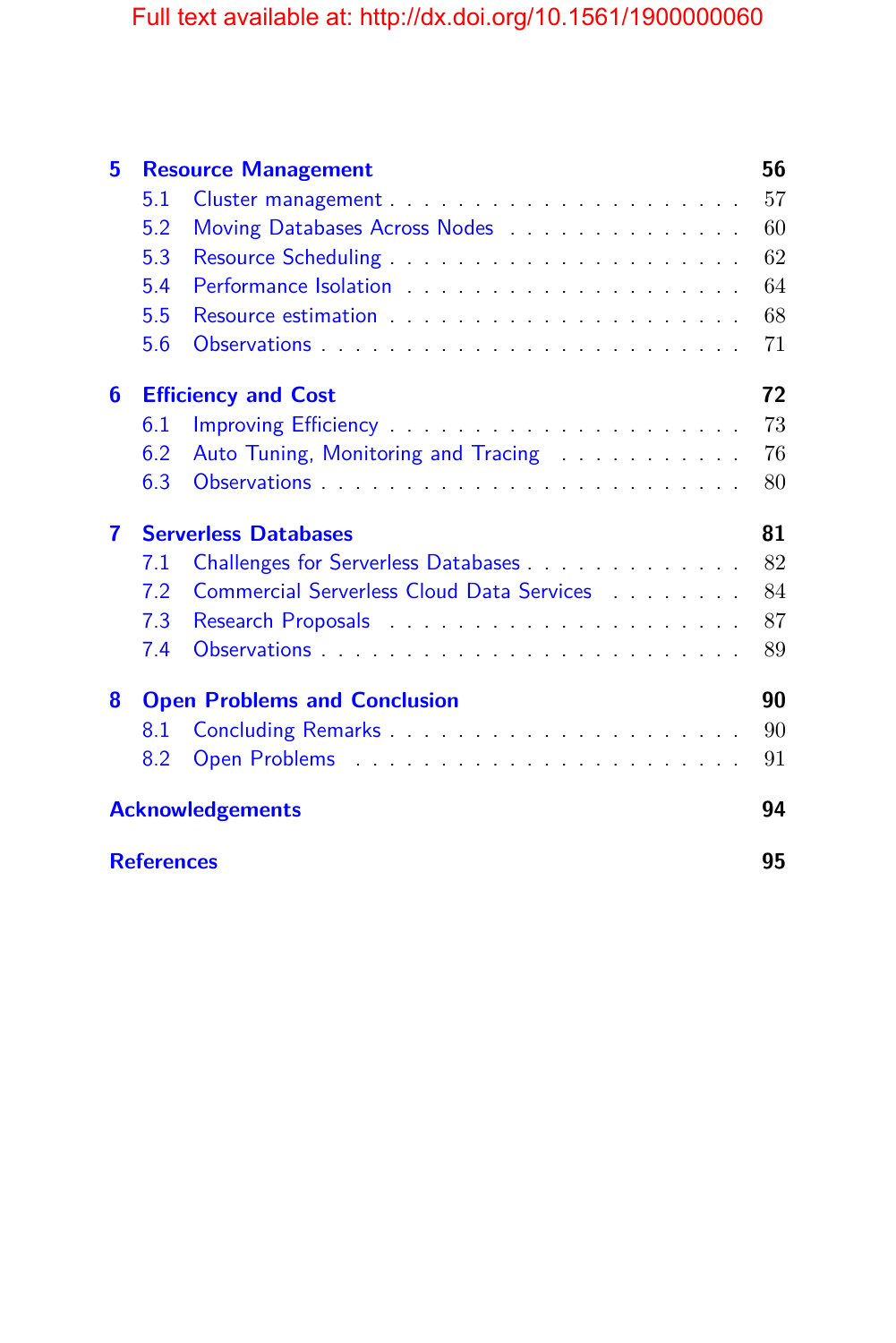# **Cloud Data Services: Workloads, Architectures and Multi-Tenancy**

Vivek Narasayya<sup>1</sup> and Surajit Chaudhuri<sup>2</sup>

<sup>1</sup>*Microsoft Research; viveknar@microsoft.com* <sup>2</sup>*Microsoft Research; surajitc@microsoft.com*

#### ABSTRACT

Enterprises are moving their business critical workloads to public clouds at an accelerating pace. Cloud data services for Online Transaction Processing (OLTP), Data Analytics and NoSQL are essential building blocks for enterprise applications. Multi-tenancy is a crucial tenet for cloud data service providers that allows sharing of data center resources across tenants, thereby reducing cost. In this article we review architectures of today's cloud data services and identify trends and challenges that arise in multi-tenant cloud data services. We survey techniques that have been developed for enabling elasticity, providing SLAs, ensuring performance isolation and reducing cost. We review the emerging paradigm of serverless databases and point out opportunities and challenges. We identify open research problems in the fast-changing landscape of cloud data services.

Vivek Narasayya and Surajit Chaudhuri (2021), "Cloud Data Services: Workloads, Architectures and Multi-Tenancy", Foundations and Trends<sup>®</sup> in Databases: Vol. 10, No. 1, pp 1–107. DOI: 10.1561/1900000060.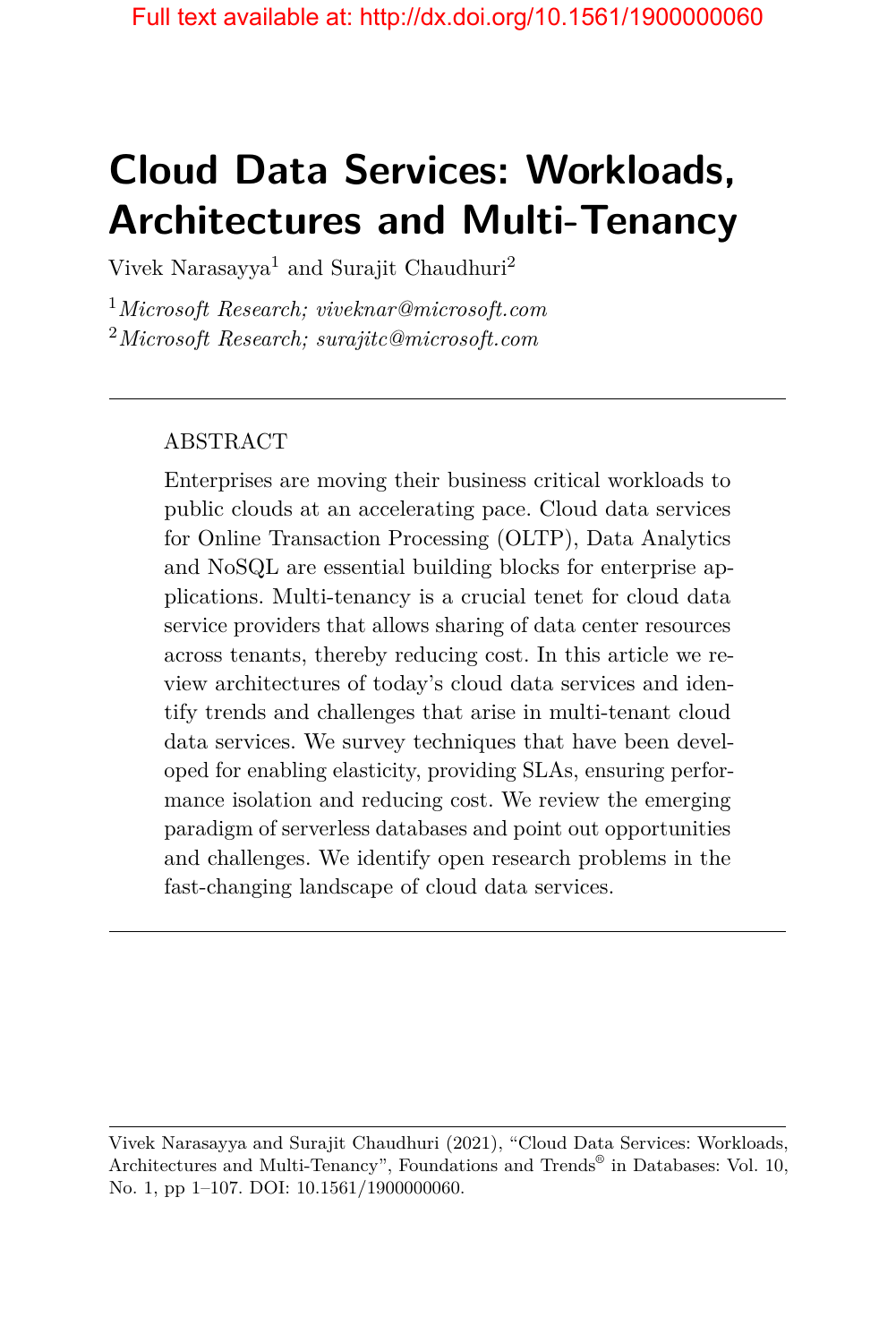# **1**

## <span id="page-9-0"></span>**Introduction**

The worldwide public cloud database services market is large and growing rapidly. The wave of cloud adoption is being driven by digital transformation projects within enterprises that are migrating their applications to the cloud. According to one market study (MarketResearch, [2019\)](#page-19-0), the cloud database services market is estimated to grow from around USD 12 billion in 2020 to around USD 24.8 billion in 2025. Furthermore, according to a Gartner report in 2019 titled "The Future of the DBMS Market is Cloud" (Gartner DBMS Future, [2019\)](#page-26-0), a large percentage (around 68%) of the growth of the overall database market in 2018 came from cloud databases. This report also estimates that by 2022 around 75% of all databases will be deployed or migrated to a cloud platform. Major cloud vendors worldwide that offer public cloud database services include Amazon Web Services (AWS), Microsoft Azure, Google Cloud Platform, Alibaba Cloud, and IBM Cloud.

#### <span id="page-9-1"></span>**1.1 Workloads**

Cloud database services have been developed to meet the diverse needs of enterprise applications. An overview of the classes of database services available in the cloud are shown in Figure [1.1.](#page-10-0) Relational online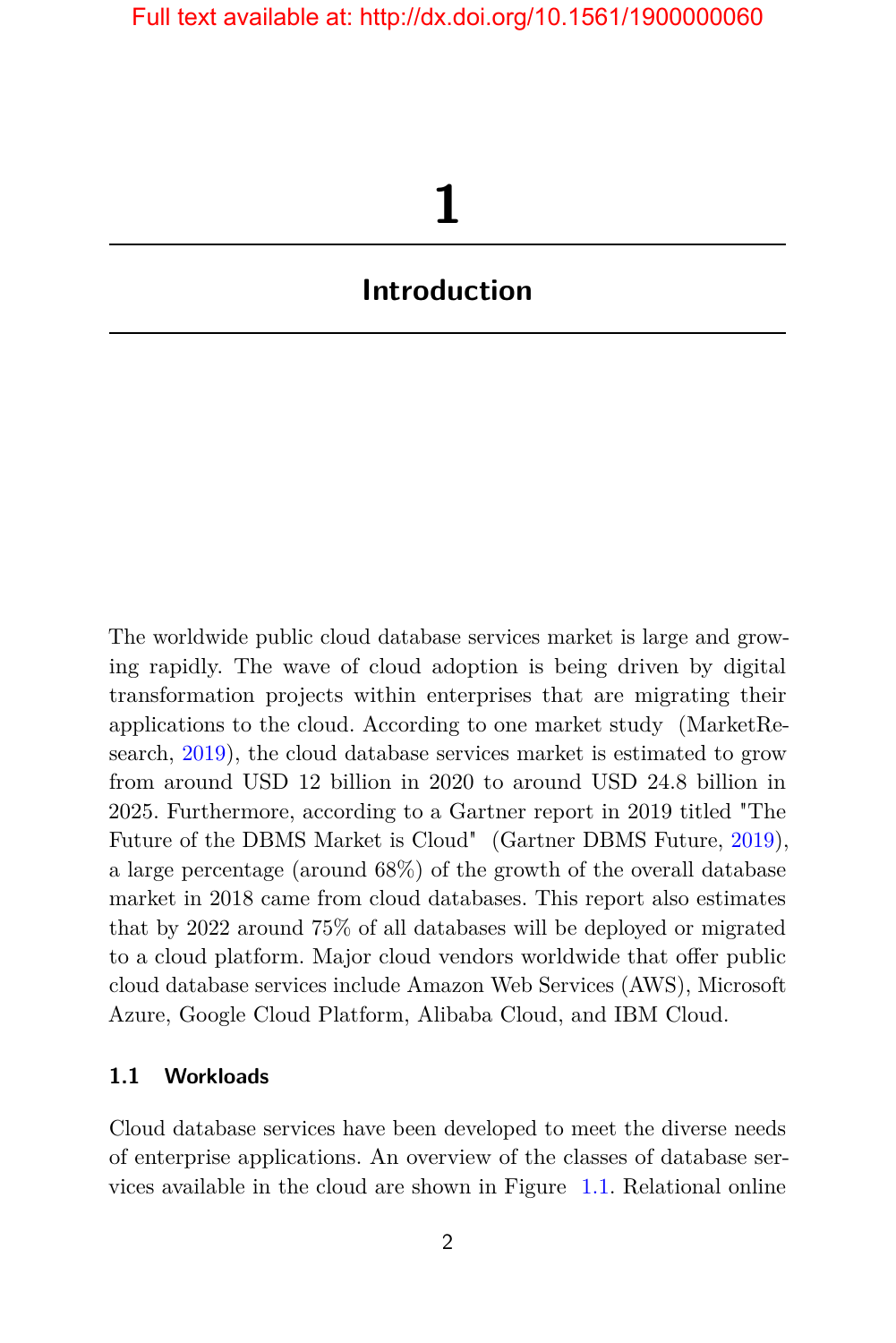#### 1.1. Workloads 3

<span id="page-10-0"></span>

**Figure 1.1:** Cloud database services

transaction processing (OLTP) services enable enterprises to run their operational workloads spanning multiple industries including ATMs and electronic transfers in banking, reservation systems for airlines, shopping carts and sales in retail, and inventory control in manufacturing. OLTP services are characterized by ability to provide data consistency, high throughput, and high concurrency. Examples of cloud data services geared predominantly towards OLTP workloads are Amazon RDS and Amazon Aurora (Verbitski *et al.*, [2017\)](#page-26-1), Azure SQL Database and Azure SQL Hyperscale (Antonopoulos *et al.*, [2019\)](#page-17-0), and Google Cloud SQL and Google Cloud Spanner (Bacon *et al.*, [2017\)](#page-18-0).

While SQL remains a popular language and is widely used, a class of NoSQL cloud data services have also gained popularity in the last decade. These services cater to applications that need to primarily store and query unstructured data using non-relational data models such as key-value, document, and graph. Examples of such NoSQL cloud data services include Google BigTable (Chang *et al.*, [2008\)](#page-18-1), Amazon Dynamo DB (DeCandia *et al.*, [2007\)](#page-20-0), Azure Cosmos DB (A Technical Overview of Azure Cosmos DB, [2020\)](#page-17-1), MongoDB Atlas (MongoDB Atlas, [2020\)](#page-24-0) and Apache Cassandra.

Data analytic workloads enable enterprises to derive actionable insights from their data (Chaudhuri *et al.*, [2011\)](#page-18-2). Extract-Transform-Load (ETL) services enable transforming data from operational and external sources to prepare for use by analytic services. The industry is seeing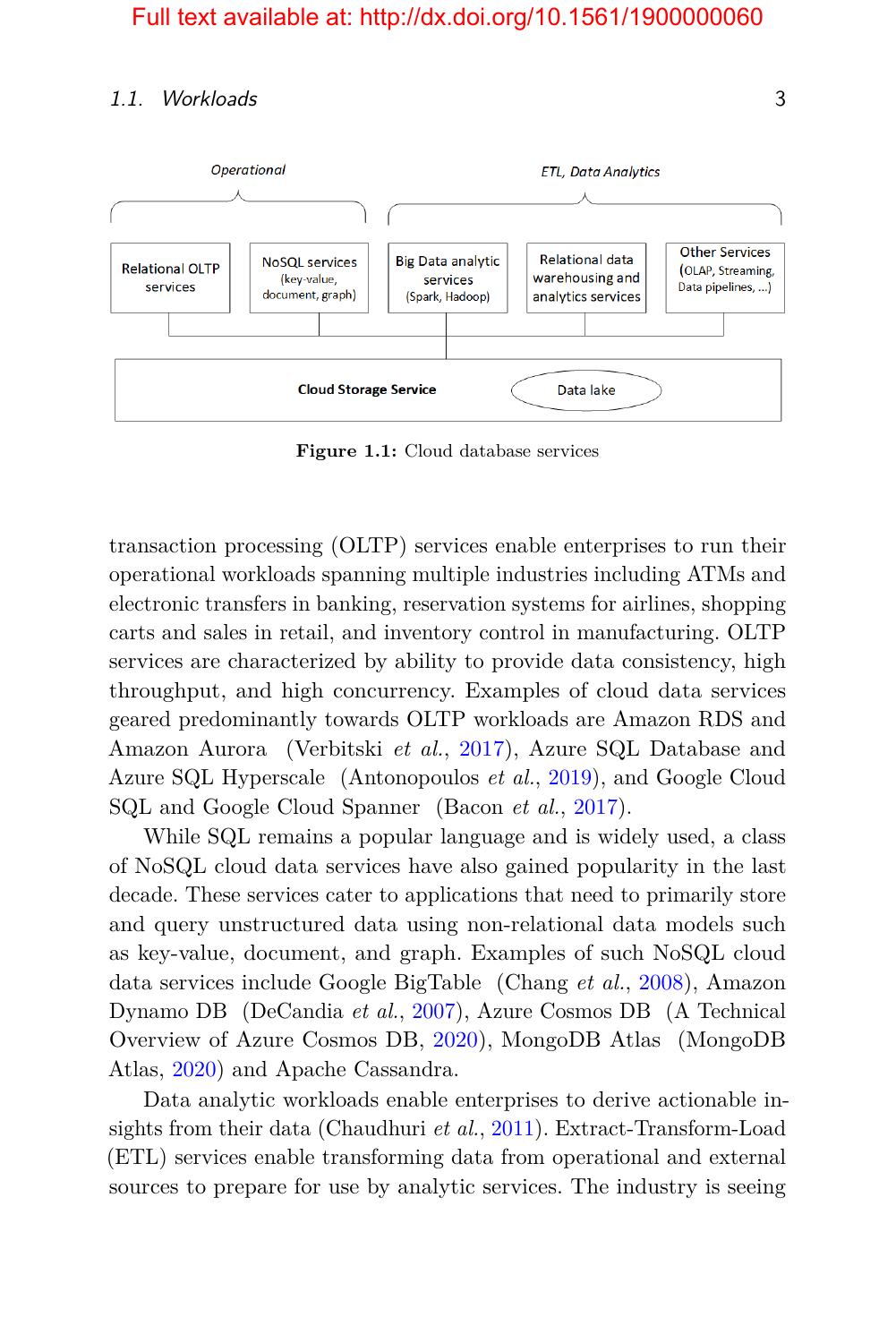4 Introduction

a convergence of data warehousing and Big Data platforms towards a *data lake* architecture, where data is stored on low cost blob storage service in formats optimized for analytic query processing. This data is analyzed with elastic compute nodes using different query processing engines. All major cloud vendors now support the data lake architecture. Services such as AWS Redshift (AWS Redshift, [2020\)](#page-17-2), Azure Synapse (Azure SQL Data Warehouse, [2020\)](#page-18-3), Google BigQuery (Google BigQuery, [2020\)](#page-18-4) and Snowflake (Dageville *et al.*, [2016\)](#page-19-1) support relational data warehousing workloads in the cloud. Enterprises also use Big Data services such as Spark (Zaharia *et al.*, [2010\)](#page-28-0), which uses the MapReduce paradigm popularized by the Big Data compute engine Hadoop (Apache Hadoop, [2020\)](#page-17-3)). Spark is used for diverse workloads such as ETL jobs that prepare data for analysis, and for data analytics using and statistical and machine learning. Finally, there are several other cloud data services such as online analytic processing (OLAP) that supports ad-hoc interactive analysis over multi-dimensional data, and analytics over streaming data that enables near real-time decision making.

#### <span id="page-11-0"></span>**1.2 Manageability**

In the on-premises setting, the customer, typically an enterprise, is responsible for provisioning and managing the entire stack of both hardware and software needed to run their database. The stack includes server machines, storage, networking, virtualization technology such as virtual machines (VMs) and containers, operating system, database management system (DBMS) and data. Although, the cost of hardware alone in on-premises is perceived to be cheaper than in the cloud, the total cost of ownership taking into account the manageability costs often make the cloud more attractive for enterprises.

Cloud database services offer improved manageability compared to on-premises databases. One option for customers is to provision a VM in the cloud, with a pre-installed image of the DBMS and run their workload in the VM. Durability of data stored in cloud storage services is guaranteed. This takes away the burden of managing hardware, VMs, and storage. Cloud providers are increasingly offering more *managed*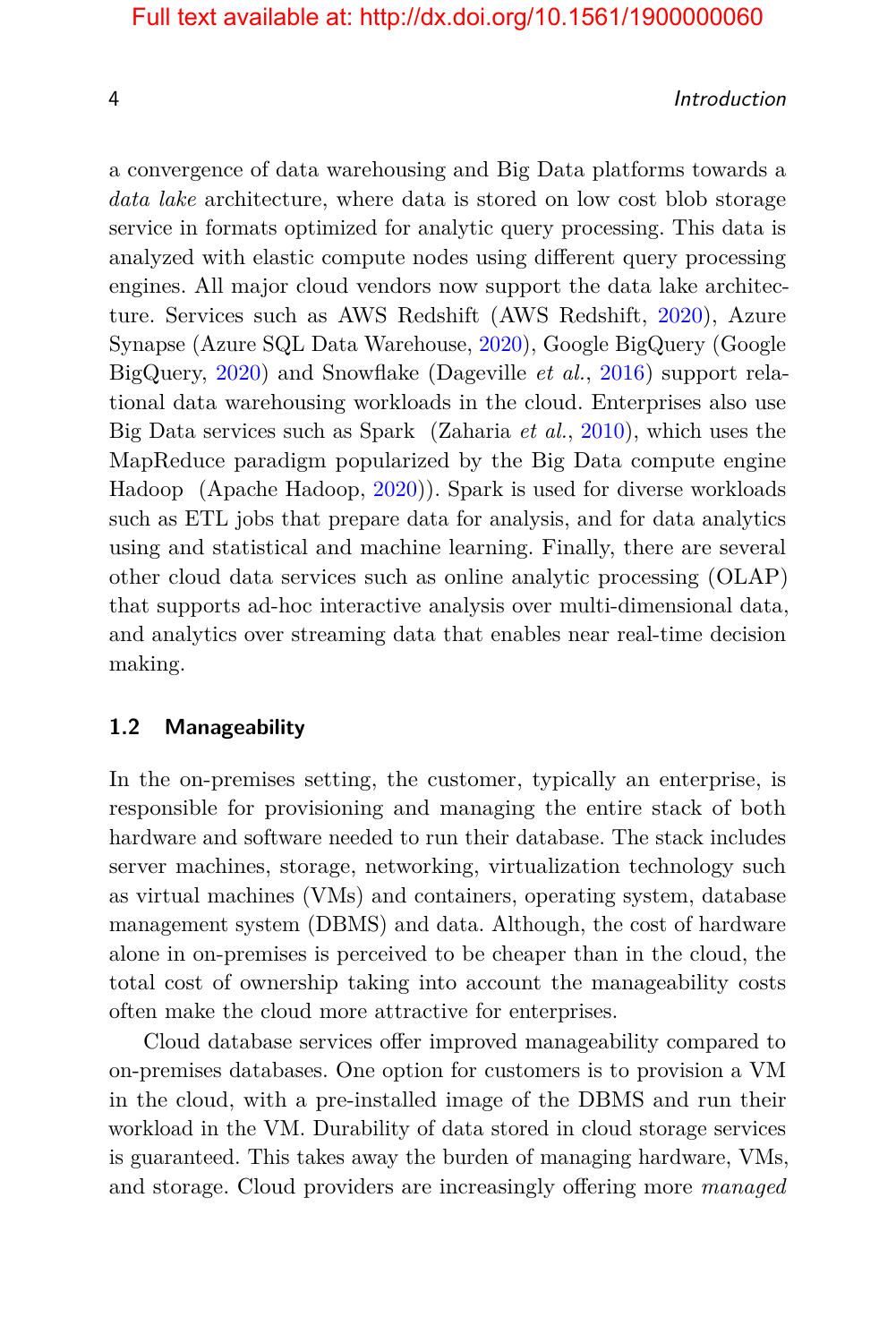#### 1.3. Multi-Tenancy 5

versions of cloud database services. These manageability enhancements include patching and upgrades of the operating system and DBMS, ensuring high availability and disaster recovery of the database, automated backups, and point-in-time recovery and some facets of performance tuning.

Software-as-a-service vendors such as Salesforce and Microsoft Dynamics, that build their ERP and CRM applications on top of cloud database services, further elevate the degree of manageability provided to customers. In such SaaS applications, customers have no access to the underlying databases. While SaaS providers heavily rely on cloud database providers for manageability, they ultimately bear the responsibility of managing databases including any aspects not supported by the cloud database. For example, the SaaS provider is typically responsible for all aspects of performance monitoring and tuning.

Finally, a more recent trend aims to bring the benefits of improved manageability of the cloud platforms to on-premise databases. Platforms such as Amazon RDS for VMWare and Azure Stack allow enterprises to run database instances and storage in an on-premises environment, but manage administrative tasks such as provisioning, software installation, patching, backup and monitoring using the same control plane technology used in the public cloud platform.

#### <span id="page-12-0"></span>**1.3 Multi-Tenancy**

In on-premises databases the customer owns all hardware resources in their enterprise data center, and hence the databases . In contrast, public clouds are *multi-tenant*. Multi-tenancy is crucial since dedicating hardware for each tenant is simply not cost effective. In a multi-tenant cloud data service multiple databases, potentially from different customers (a.k.a. *tenants*), share computing resources of the cloud provider including CPU, memory and disk resources of a machine and the data center network.

Cloud providers virtualize the available physical resources of a machine such as CPU, memory, disk I/O, network I/O, and local storage into logical units (e.g. VMs, containers). Each tenant's database executes within such a logical unit of virtualization. This provides two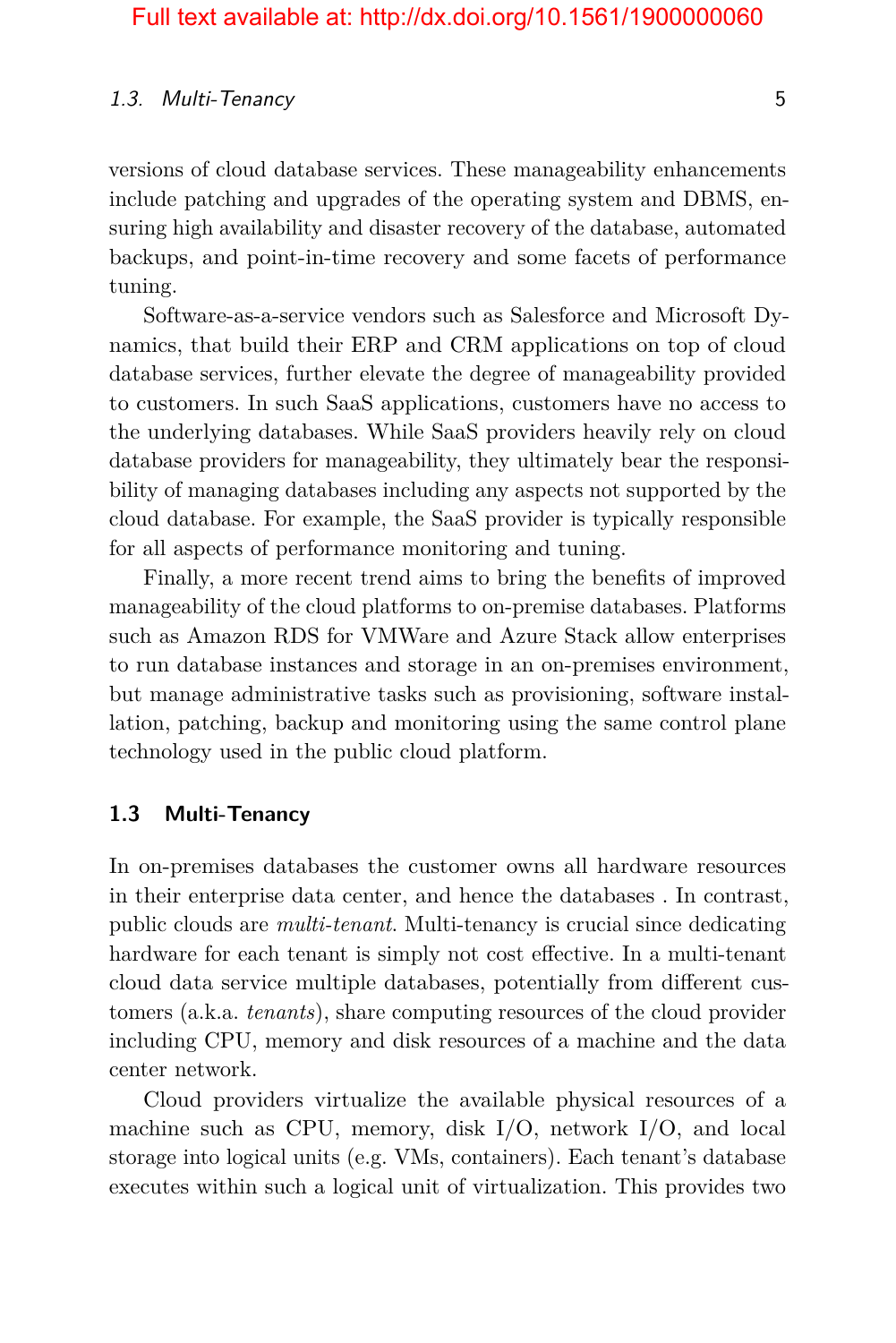#### 6 Introduction

major benefits to the tenant and the cloud provider. First, virtualization typically offers a certain degree of security and performance isolation between tenants. For instance, virtualization technology may enforce resource governance mechanisms to reduce impact of a noisy neighbor on the performance of a tenant. Second, virtualization of resources is the key to enabling multi-tenancy since multiple databases can now be consolidated onto a single machine (node) while still ensuring security and performance isolation. Consolidation is *crucial* for enabling cloud providers to lower the cost of providing the service, in particular by reducing the capital expenditure (CapEx), since increased consolidation means they need to purchase fewer servers to serve the same number of databases. Thus, multi-tenancy, is a core tenet of cloud databases, and indeed cloud computing.

For a cloud database provider, a fundamental design choice is determining what virtualization technology to use so as to suitably balance security, performance and cost considerations. In practice, they employ a variety of technology ranging from VMs, containers, operating system processes, logical containers within a DBMS process, to even sharing tables within a single database. The choice, in turn, has a big impact on the quality of service, how resources are managed and the cost of running the service.

#### <span id="page-13-0"></span>**1.4 Consumption models**

The most widely used consumption model in the cloud are *provisioned* databases. At the time the database is created, the tenant specifies a fixed set of resources that is promised to the database. The tenant pays for the fixed set of resources whether or not they use them. Such a consumption model is attractive for enterprises workloads since they offer the assurance that resources are always available.

More recently, cloud providers have started to offer *serverless* databases, which offer a different consumption model. Tenants no longer need to provision resources ahead of time. Rather, the cloud provider acquires and releases resources in response to demands of the database workload, and tenants only pay for resources that their workloads actually use. To enable good performance for serverless databases at low cost, cloud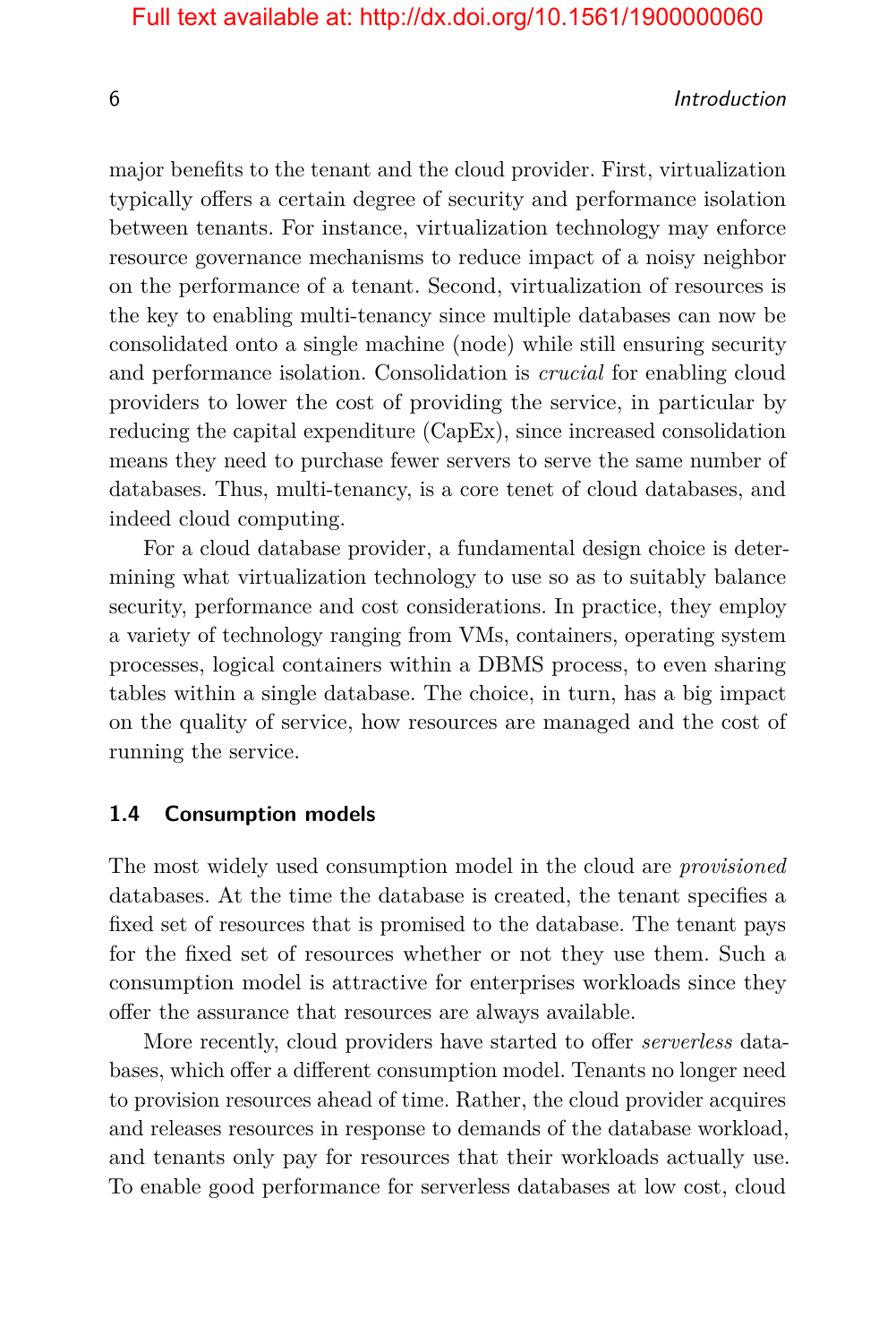#### 1.5. Scope and outline of this article 7

providers need to develop resource management techniques that are elastic and efficient.

#### <span id="page-14-0"></span>**1.5 Scope and outline of this article**

Today's data center architectures, multi-tenancy and novel consumption models bring new requirements that do not exist, or are not as important, in on-premise database systems. These requirements have led to new technical challenges and significant changes in the software architecture of databases.

- 1. *Quality of Service and Pricing*: Customers of cloud database services may have varying needs of quality of service for performance, availability and cost. There are different kinds of service-level objectives (SLOs) that cloud service providers strive to achieve. For some services, providers guarantee an SLA for availability or performance. Similarly, there are different models of pricing of database services. These SLAs and pricing depends on several factors including multi-tenancy.
- 2. *Resource management*: Multi-tenancy requires that the resources in a datacenter be managed so as to ensure that each tenant achieves the performance and availability SLOs despite sharing resources with other tenants. This gives rise to technical challenges in managing clusters of machines, performance isolation, resource estimation, resource scheduling, and placement and migration of databases within a cluster of machines.
- 3. *Cost*: The success of cloud data services crucially depends on cost of goods sold (COGS) for the cloud provider and the total cost of ownership (TCO) for the tenant. As a consequence, several techniques have been developed such as resource harvesting and resource overcommitting, which reduces capital expenditure (CapEx), service intelligence, which reduced operating expenditure (OpEx), and auto-tuning functionality, which reduces resource consumption and TCO for tenants.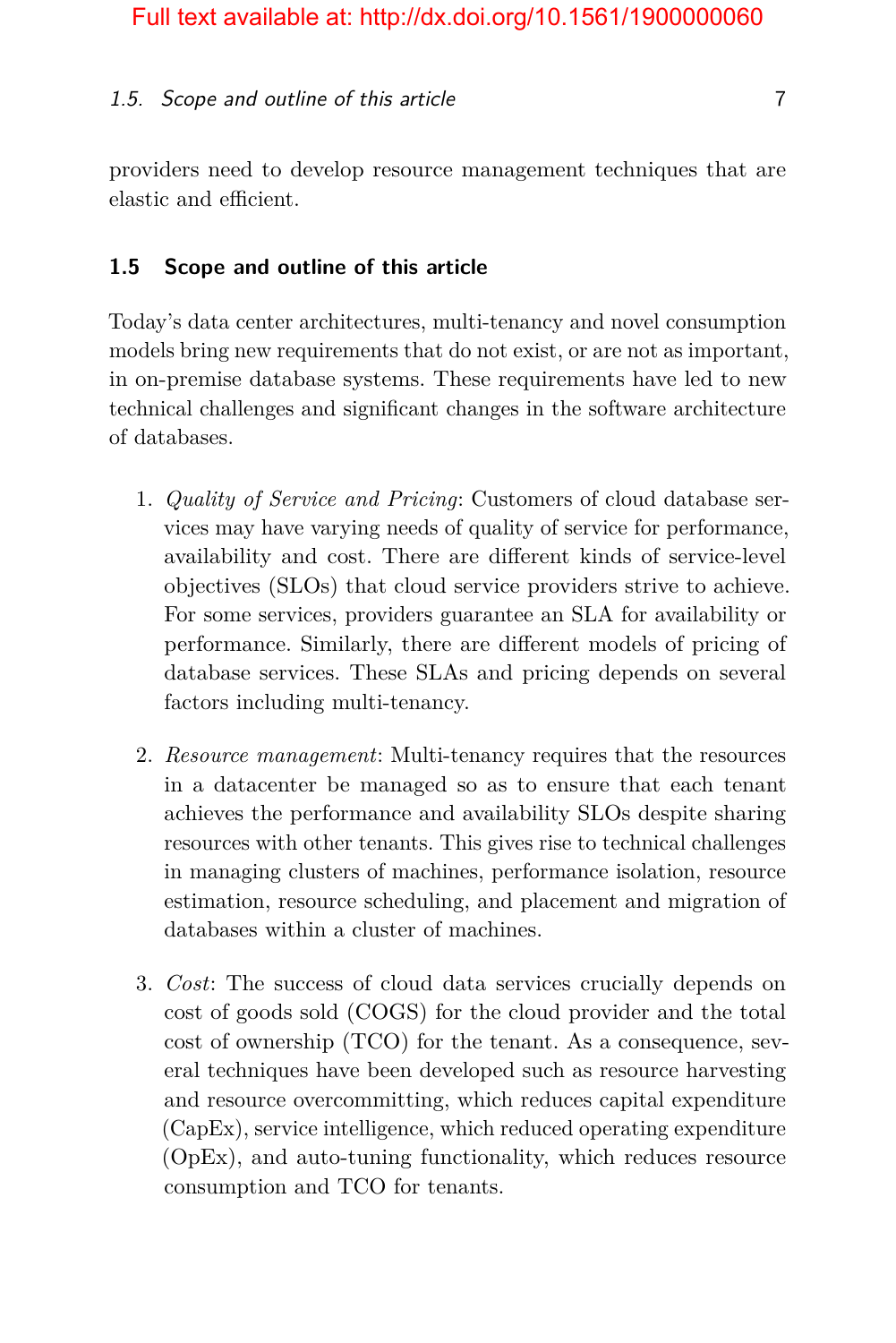8 Introduction and the set of the set of the set of the set of the set of the set of the set of the set of the set of the set of the set of the set of the set of the set of the set of the set of the set of the set of the s

4. *Security*: Multi-tenancy in cloud database gives rise to challenges in security such as preventing malicious tenants or system and database administrators from gaining access to data.

This article focuses on state-of-the-art public cloud data services for Relational OLTP, Relational and Big Data Analytics, and NoSQL workloads. In Chapter [2,](#page--1-0) we review these workloads, and discuss the architectures of modern cloud data services, drawing contrast among services across multiple cloud providers and academic research where appropriate. In Chapter [3](#page--1-0) we provide the background of different models of multi-tenancy that have been adopted by cloud databases. Chapter [4](#page--1-0) focuses on the quality of service guarantees offered in commercial cloud data services and novel proposals from the research literature. We also discuss pricing options and the opportunities that they enable. In Chapter [5](#page--1-0) we discuss the challenges and solutions for the key issues in resource management: cluster management, performance isolation, resource scheduling, and resource estimation. In Chapter [6](#page--1-0) we review techniques for reducing cost for customers and providers of cloud data services through techniques such as overcommit, resource harvesting and auto-tuning. In Chapter [7,](#page--1-0) we review the emerging paradigm of *serverless databases*, which aim to raise the level of abstraction for provisioning and elasticity in the cloud along with pay-per-use billing.

We have made an attempt to discuss techniques developed both in industry as well as academic research. In each chapter of this article, we conclude with our observations and a set of open technical challenges on that topic. In Chapter [8](#page--1-0) we conclude with a discussion of open issues that go beyond the specific topics discussed in individual chapters. We note that although security in cloud data services is an important topic in its own right, it is beyond the scope of this article.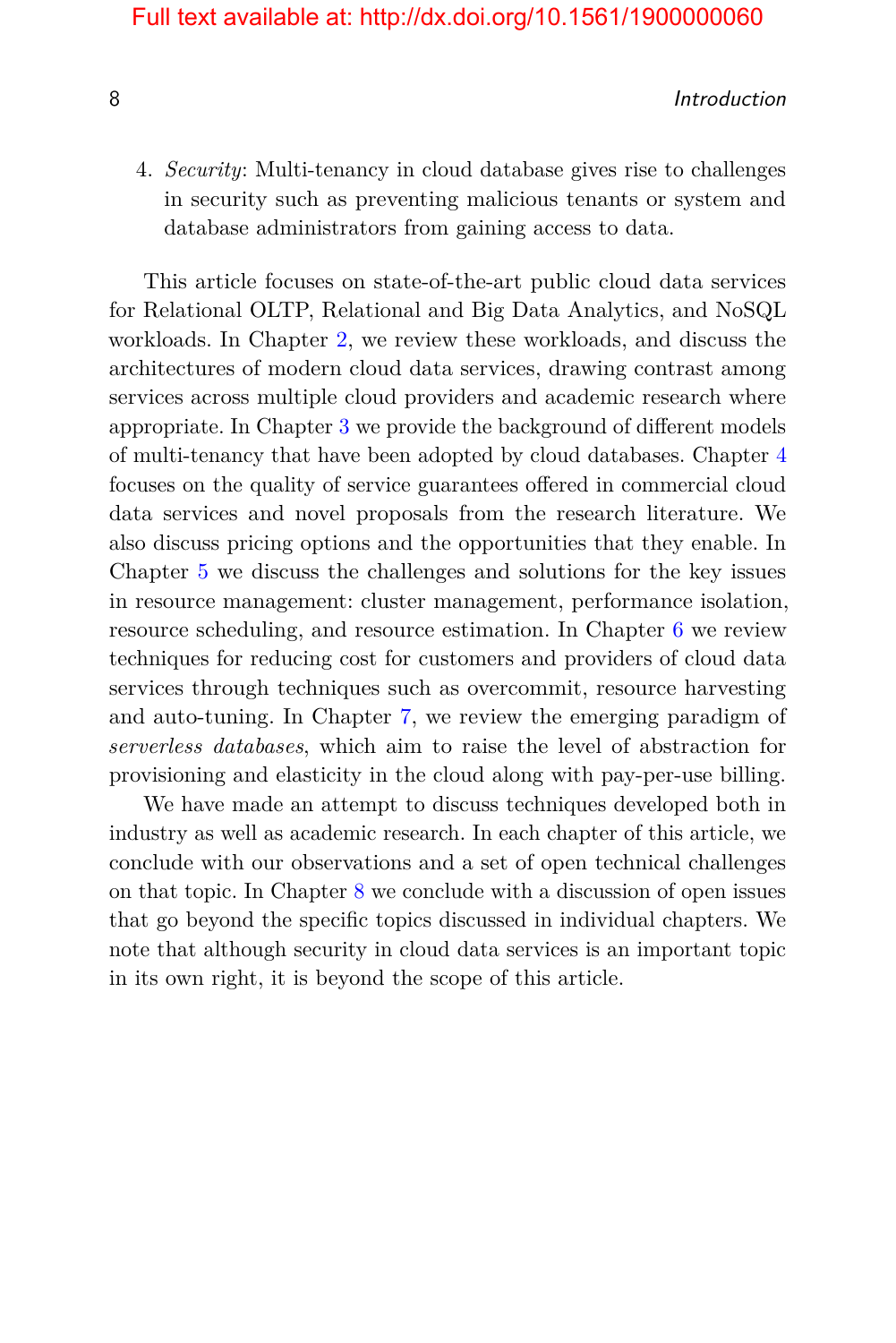- <span id="page-16-0"></span>Abadi, D. (2012). "Consistency tradeoffs in modern distributed database system design: CAP is only part of the story". *Computer*. 45(2): 37–42.
- Abadi, D., A. Ailamaki, D. Andersen, P. Bailis, M. Balazinska, P. Bernstein, P. Boncz, S. Chaudhuri, A. Cheung, A. Doan, *et al.* (2020). "The Seattle Report on Database Research". *ACM SIGMOD Record*. 48(4): 44–53.
- Aguilar-Saborit, J., R. Ramakrishnan, K. Srinivasan, K. Bocksrocker, Y. Ioalagia, M. Sankara, and M. Shafiei. (20120). "POLARIS: The Distributed SQL Engine in Azure Synapse". *Proceedings of the VLDB Endowment*.
- Ahmad, M., A. Aboulnaga, S. Babu, and K. Munagala. (2008). "Modeling and exploiting query interactions in database systems". In: *Proceedings of the 17th ACM conference on Information and knowledge management*. ACM. 183–192.
- Akdere, M., U. Çetintemel, M. Riondato, E. Upfal, and S. B. Zdonik. (2012). "Learning-based query performance modeling and prediction". In: *Data Engineering (ICDE), 2012 IEEE 28th International Conference on*. IEEE. 390–401.
- Alizadeh, M. and T. Edsall. (2013). "On the data path performance of leaf-spine datacenter fabrics". In: *2013 IEEE 21st annual symposium on high-performance interconnects*. IEEE. 71–74.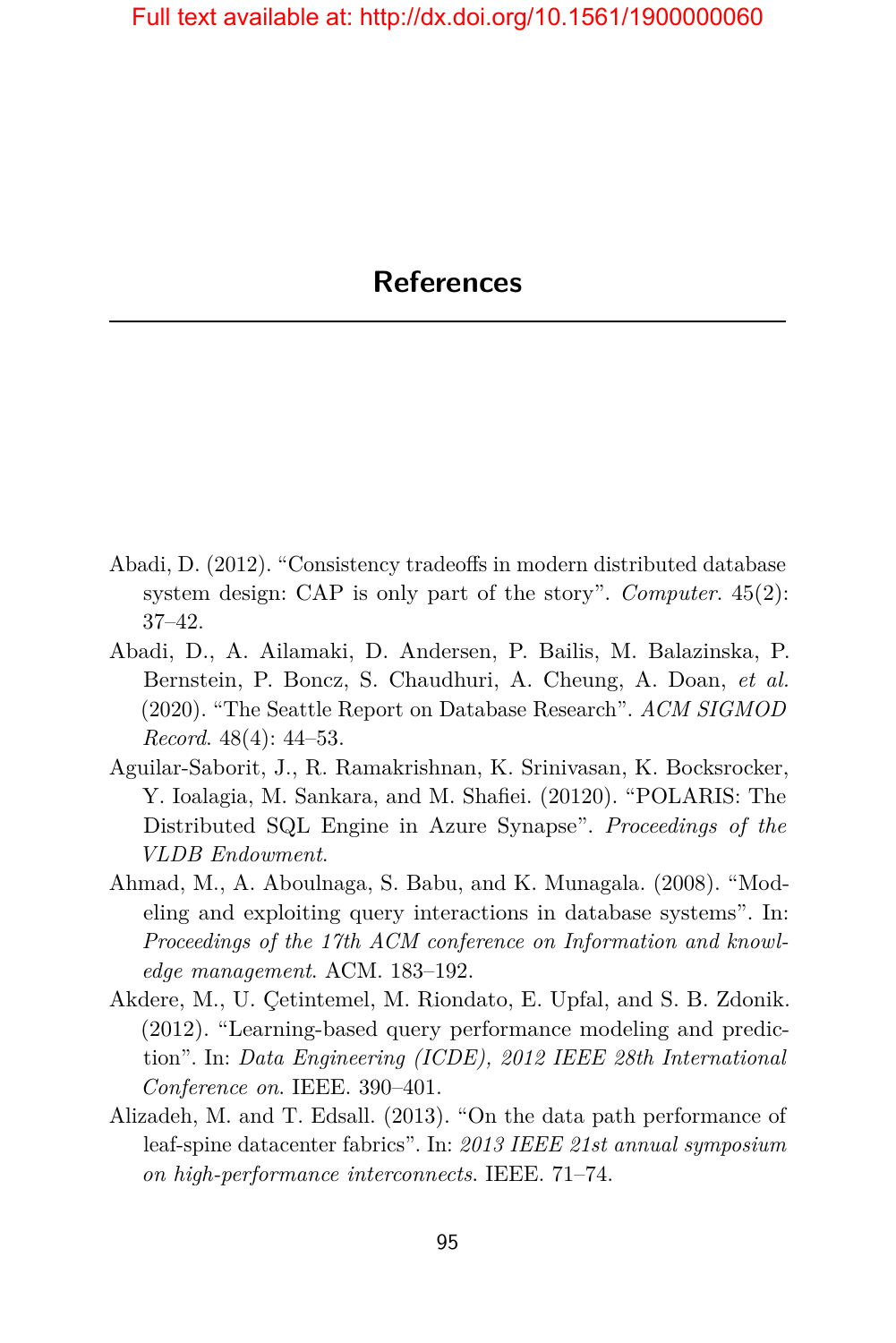es and the contract of the contract of the contract of the contract of the contract of the contract of the contract of the contract of the contract of the contract of the contract of the contract of the contract of the con

- Amazon Athena. (2020). [https://aws.amazon.com/athena/.](https://aws.amazon.com/athena/)
- Amazon Firecracker. (2020). [https://aws.amazon.com/about- aws/](https://aws.amazon.com/about-aws/whats-new/2018/11/firecracker-lightweight-virtualization-for-serverless-computing/) [whats - new / 2018 / 11 / firecracker - lightweight - virtualization - for](https://aws.amazon.com/about-aws/whats-new/2018/11/firecracker-lightweight-virtualization-for-serverless-computing/)  [serverless-computing/.](https://aws.amazon.com/about-aws/whats-new/2018/11/firecracker-lightweight-virtualization-for-serverless-computing/)
- Amazon RDS Multi-AZ. (2020). [https://aws.amazon.com/rds/features/](https://aws.amazon.com/rds/features/multi-az/) [multi-az/.](https://aws.amazon.com/rds/features/multi-az/)
- <span id="page-17-2"></span>AWS Redshift. (2020). [https://aws.amazon.com/redshift/.](https://aws.amazon.com/redshift/)
- <span id="page-17-0"></span>Antonopoulos, P., A. Budovski, C. Diaconu, A. Hernandez Saenz, J. Hu, H. Kodavalla, D. Kossmann, S. Lingam, U. F. Minhas, N. Prakash, *et al.* (2019). "Socrates: The New SQL Server in the Cloud". In: *Proceedings of the 2019 International Conference on Management of Data*. ACM. 1743–1756.
- <span id="page-17-3"></span>Apache Hadoop. (2020). [http://hadoop.apache.org.](http://hadoop.apache.org)
- Appuswamy, R., G. Graefe, R. Borovica-Gajic, and A. Ailamaki. (2019). "The five-minute rule 30 years later and its impact on the storage hierarchy". *Communications of the ACM*. 62(11): 114–120.
- Automatic Plan Correction. (2020). [https://docs.microsoft.com/en](https://docs.microsoft.com/en-us/sql/relational-databases/automatic-tuning/automatic-tuning)[us/sql/relational-databases/automatic-tuning/automatic-tuning.](https://docs.microsoft.com/en-us/sql/relational-databases/automatic-tuning/automatic-tuning)
- Armbrust, M., T. Das, L. Sun, B. Yavuz, S. Zhu, M. Murthy, J. Torres, H. van Hovell, A. Ionescu, A. Łuszczak, *et al.* (2020). "Delta lake: high-performance ACID table storage over cloud object stores". *Proceedings of the VLDB Endowment*. 13(12): 3411–3424.
- Armbrust, M., R. S. Xin, C. Lian, Y. Huai, D. Liu, J. K. Bradley, X. Meng, T. Kaftan, M. J. Franklin, A. Ghodsi, *et al.* (2015). "Spark sql: Relational data processing in spark". In: *Proceedings of the 2015 ACM SIGMOD international conference on management of data*. 1383–1394.
- AtScale. (2020). [https://www.atScale.com/.](https://www.atScale.com/)
- Amazon Aurora Serverless. (2020). [https: / / aws. amazon.com / rds /](https://aws.amazon.com/rds/aurora/serverless/) [aurora/serverless/.](https://aws.amazon.com/rds/aurora/serverless/)
- Azure SQL DB Automatic Tuning. (2020). [https://docs.microsoft.](https://docs.microsoft.com/en-us/sql/relational-databases/automatic-tuning/automatic-tuning) [com/en-us/sql/relational-databases/automatic-tuning/automatic](https://docs.microsoft.com/en-us/sql/relational-databases/automatic-tuning/automatic-tuning)[tuning.](https://docs.microsoft.com/en-us/sql/relational-databases/automatic-tuning/automatic-tuning)
- <span id="page-17-1"></span>A Technical Overview of Azure Cosmos DB. (2020). [https://azure.](https://azure.microsoft.com/en-us/blog/a-technical-overview-of-azure-cosmos-db/) [microsoft.com/en-us/blog/a-technical-overview-of-azure-cosmos](https://azure.microsoft.com/en-us/blog/a-technical-overview-of-azure-cosmos-db/) $db/$ .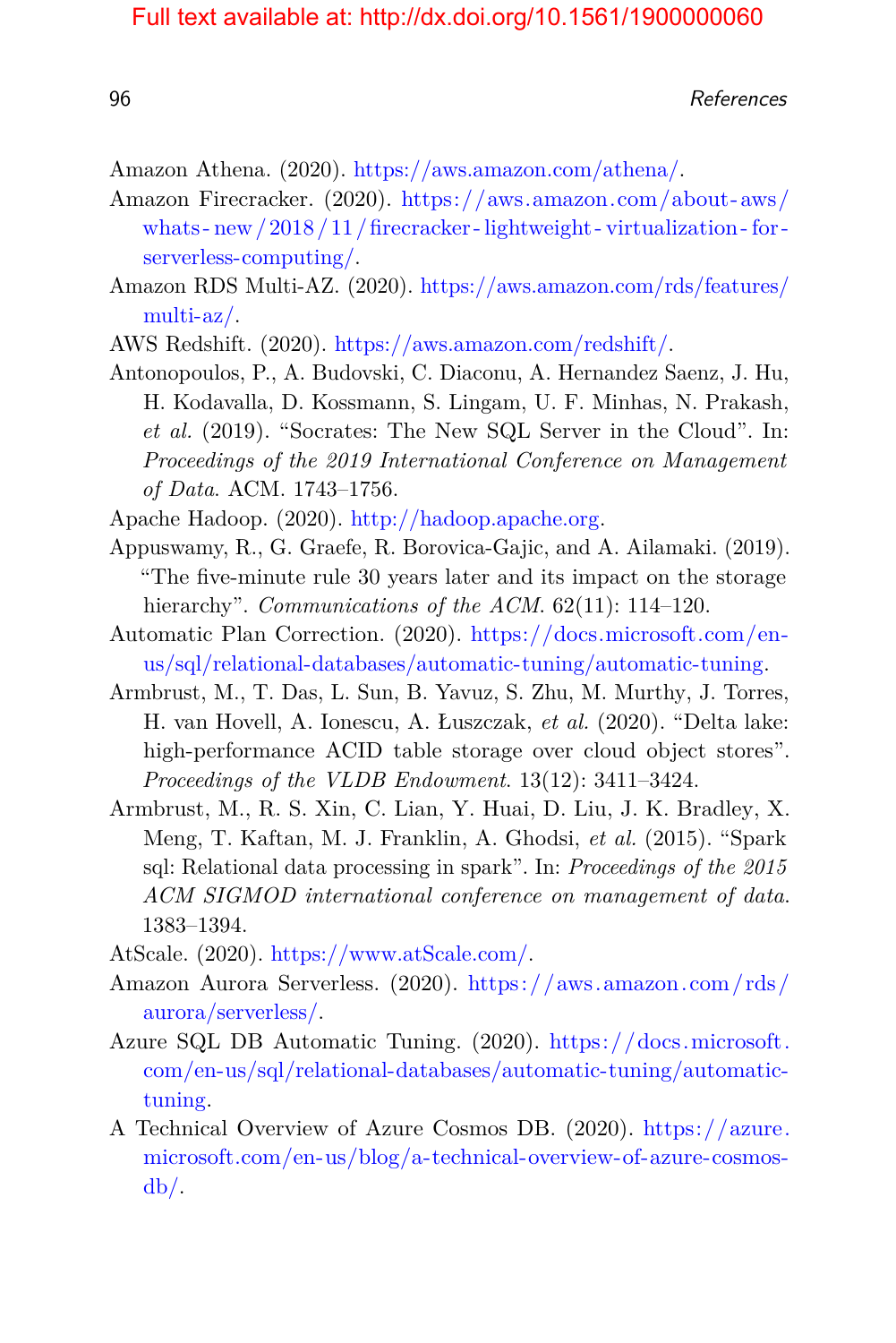- Azure Cosmos DB Serverless. (2020). [https://azure.microsoft.com/en](https://azure.microsoft.com/en-us/blog/build-apps-of-any-size-or-scale-with-azure-cosmos-db/)[us/blog/build-apps-of-any-size-or-scale-with-azure-cosmos-db/.](https://azure.microsoft.com/en-us/blog/build-apps-of-any-size-or-scale-with-azure-cosmos-db/)
- <span id="page-18-3"></span>Azure SQL Data Warehouse. (2020). [https://azure.microsoft.com/en](https://azure.microsoft.com/en-us/services/sql-data-warehouse/)[us/services/sql-data-warehouse/.](https://azure.microsoft.com/en-us/services/sql-data-warehouse/)
- <span id="page-18-0"></span>Bacon, D. F., N. Bales, N. Bruno, B. F. Cooper, A. Dickinson, A. Fikes, C. Fraser, A. Gubarev, M. Joshi, E. Kogan, *et al.* (2017). "Spanner: Becoming a sql system". In: *Proceedings of the 2017 ACM International Conference on Management of Data*. ACM. 331–343.
- Banerjee, I., F. Guo, K. Tati, and R. Venkatasubramanian. (2013). "Memory overcommitment in the ESX server". *VMware Technical Journal*. 2(1): 2–12.
- Barham, P., R. Isaacs, R. Mortier, and D. Narayanan. (2003). "Magpie: Online Modelling and Performance-aware Systems." In: *HotOS*. 85– 90.
- <span id="page-18-4"></span>Google BigQuery. (2020). [https://cloud.google.com/bigquery.](https://cloud.google.com/bigquery)
- Burns, B., B. Grant, D. Oppenheimer, E. Brewer, and J. Wilkes. (2016). "Borg, Omega, and Kubernetes". *Queue*. 14(1): 10.
- <span id="page-18-1"></span>Chang, F., J. Dean, S. Ghemawat, W. C. Hsieh, D. A. Wallach, M. Burrows, T. Chandra, A. Fikes, and R. E. Gruber. (2008). "Bigtable: A distributed storage system for structured data". *ACM Transactions on Computer Systems (TOCS)*. 26(2): 1–26.
- Chaudhuri, S. (1998). "An overview of query optimization in relational systems". In: *Proceedings of the seventeenth ACM SIGACT-SIGMOD-SIGART symposium on Principles of database systems*. ACM. 34–43.
- <span id="page-18-2"></span>Chaudhuri, S., U. Dayal, and V. Narasayya. (2011). "An overview of business intelligence technology". *Communications of the ACM*. 54(8): 88–98.
- Chaudhuri, S. and V. Narasayya. (2007). "Self-tuning database systems: a decade of progress". In: *Proceedings of the 33rd international conference on Very large data bases*. VLDB Endowment. 3–14.
- Chaudhuri, S., V. Narasayya, and R. Ramamurthy. (2004). "Estimating progress of execution for SQL queries". In: *Proceedings of the 2004 ACM SIGMOD international conference on Management of data*. ACM. 803–814.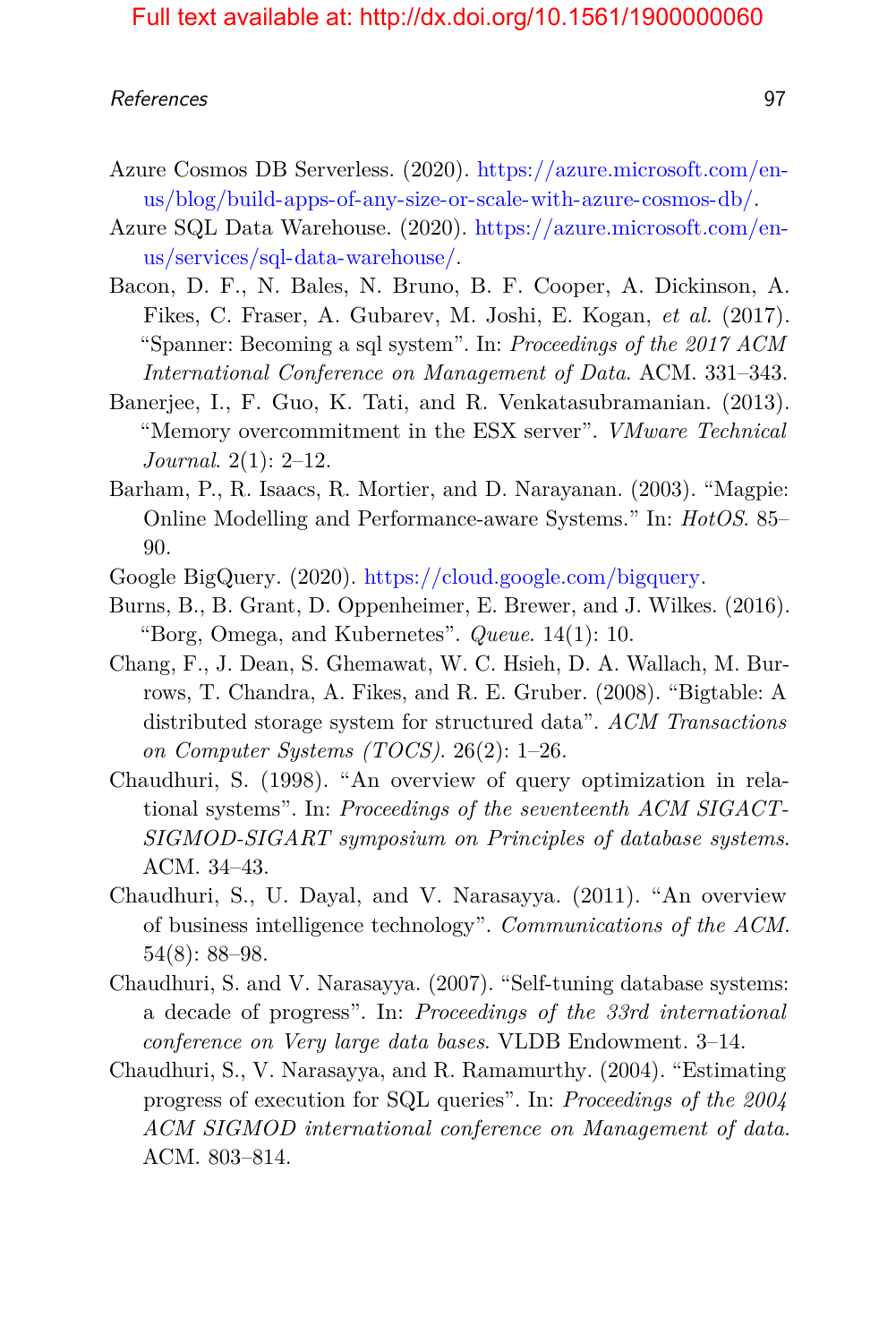- Chi, Y., H. J. Moon, and H. Hacigümüş. (2011a). "iCBS: incremental cost-based scheduling under piecewise linear SLAs". *Proceedings of the VLDB Endowment*. 4(9): 563–574.
- Chi, Y., H. J. Moon, H. Hacigümüş, and J. Tatemura. (2011b). "SLAtree: a framework for efficiently supporting SLA-based decisions in cloud computing". In: *Proceedings of the 14th International Conference on Extending Database Technology*. ACM. 129–140.
- Chodorow, K. (2013). *MongoDB: the definitive guide: powerful and scalable data storage*. " O'Reilly Media, Inc."
- Clark, C., K. Fraser, S. Hand, J. G. Hansen, E. Jul, C. Limpach, I. Pratt, and A. Warfield. (2005). "Live migration of virtual machines". In: *Proceedings of the 2nd Conference on Symposium on Networked Systems Design & Implementation-Volume 2*. USENIX Association. 273–286.
- <span id="page-19-0"></span>MarketResearch. (2019). [https://www.marketsandmarkets.com/Market-](https://www.marketsandmarkets.com/Market-Reports/cloud-database-as-a-service-dbaas-market-1112.html)[Reports/cloud-database-as-a-service-dbaas-market-1112.html.](https://www.marketsandmarkets.com/Market-Reports/cloud-database-as-a-service-dbaas-market-1112.html)
- Corbett, J. C., J. Dean, M. Epstein, A. Fikes, C. Frost, J. J. Furman, S. Ghemawat, A. Gubarev, C. Heiser, P. Hochschild, *et al.* (2013). "Spanner: Google's globally distributed database". *ACM Transactions on Computer Systems (TOCS)*. 31(3): 8.
- Curino, C., D. E. Difallah, C. Douglas, S. Krishnan, R. Ramakrishnan, and S. Rao. (2014). "Reservation-based scheduling: If you're late don't blame us!" In: *Proceedings of the ACM Symposium on Cloud Computing*. ACM. 1–14.
- Curino, C., E. P. Jones, S. Madden, and H. Balakrishnan. (2011). "Workload-aware database monitoring and consolidation". In: *Proceedings of the 2011 ACM SIGMOD International Conference on Management of data*. ACM. 313–324.
- <span id="page-19-1"></span>Dageville, B., T. Cruanes, M. Zukowski, V. Antonov, A. Avanes, J. Bock, J. Claybaugh, D. Engovatov, M. Hentschel, J. Huang, *et al.* (2016). "The snowflake elastic data warehouse". In: *Proceedings of the 2016 International Conference on Management of Data*. ACM. 215–226.
- Dally, W. J. and B. P. Towles. (2004). *Principles and practices of interconnection networks*. Elsevier.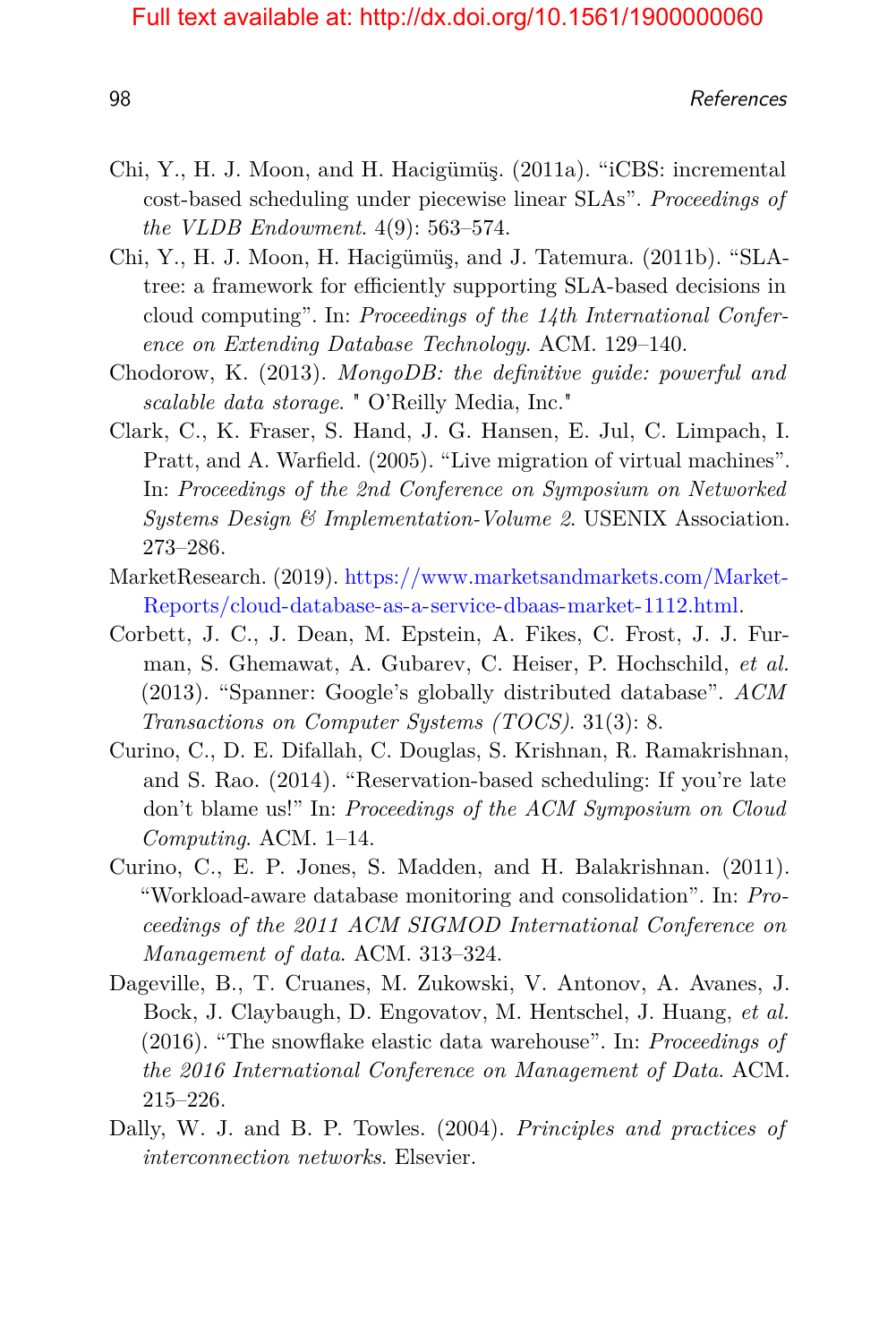- Das, S., M. Grbic, I. Ilic, I. Jovandic, A. Jovanovic, V. R. Narasayya, M. Radulovic, M. Stikic, G. Xu, and S. Chaudhuri. (2019). "Automatically indexing millions of databases in microsoft azure sql database". In: *Proceedings of the 2019 International Conference on Management of Data*. ACM. 666–679.
- Das, S., F. Li, V. R. Narasayya, and A. C. Konig. (2016). "Automated demand-driven resource scaling in relational database-as-a-service". In: *Proceedings of the 2016 International Conference on Management of Data*. ACM. 1923–1934.
- Das, S., V. R. Narasayya, F. Li, and M. Syamala. (2013). "CPU sharing techniques for performance isolation in multi-tenant relational database-as-a-service". *Proceedings of the VLDB Endowment*. 7(1): 37–48.
- Das, S., S. Nishimura, D. Agrawal, and A. El Abbadi. (2010). "Live database migration for elasticity in a multitenant database for cloud platforms". *CS, UCSB, Santa Barbara, CA, USA, Tech. Rep*. 9: 2010.
- Dean, J. and L. A. Barroso. (2013). "The tail at scale". *Communications of the ACM*. 56(2): 74–80.
- Dean, J. and S. Ghemawat. (2008). "MapReduce: simplified data processing on large clusters". *Communications of the ACM*. 51(1): 107– 113.
- <span id="page-20-0"></span>DeCandia, G., D. Hastorun, M. Jampani, G. Kakulapati, A. Lakshman, A. Pilchin, S. Sivasubramanian, P. Vosshall, and W. Vogels. (2007). "Dynamo: amazon's highly available key-value store". In: *ACM SIGOPS operating systems review*. Vol. 41. No. 6. ACM. 205–220.
- Ding, B., S. Das, R. Marcus, W. Wu, S. Chaudhuri, and V. R. Narasayya. (2019). "Ai meets ai: Leveraging query executions to improve index recommendations". In: *Proceedings of the 2019 International Conference on Management of Data*. 1241–1258.
- Duggan, J., U. Cetintemel, O. Papaemmanouil, and E. Upfal. (2011). "Performance prediction for concurrent database workloads". In: *Proceedings of the 2011 ACM SIGMOD International Conference on Management of data*. ACM. 337–348.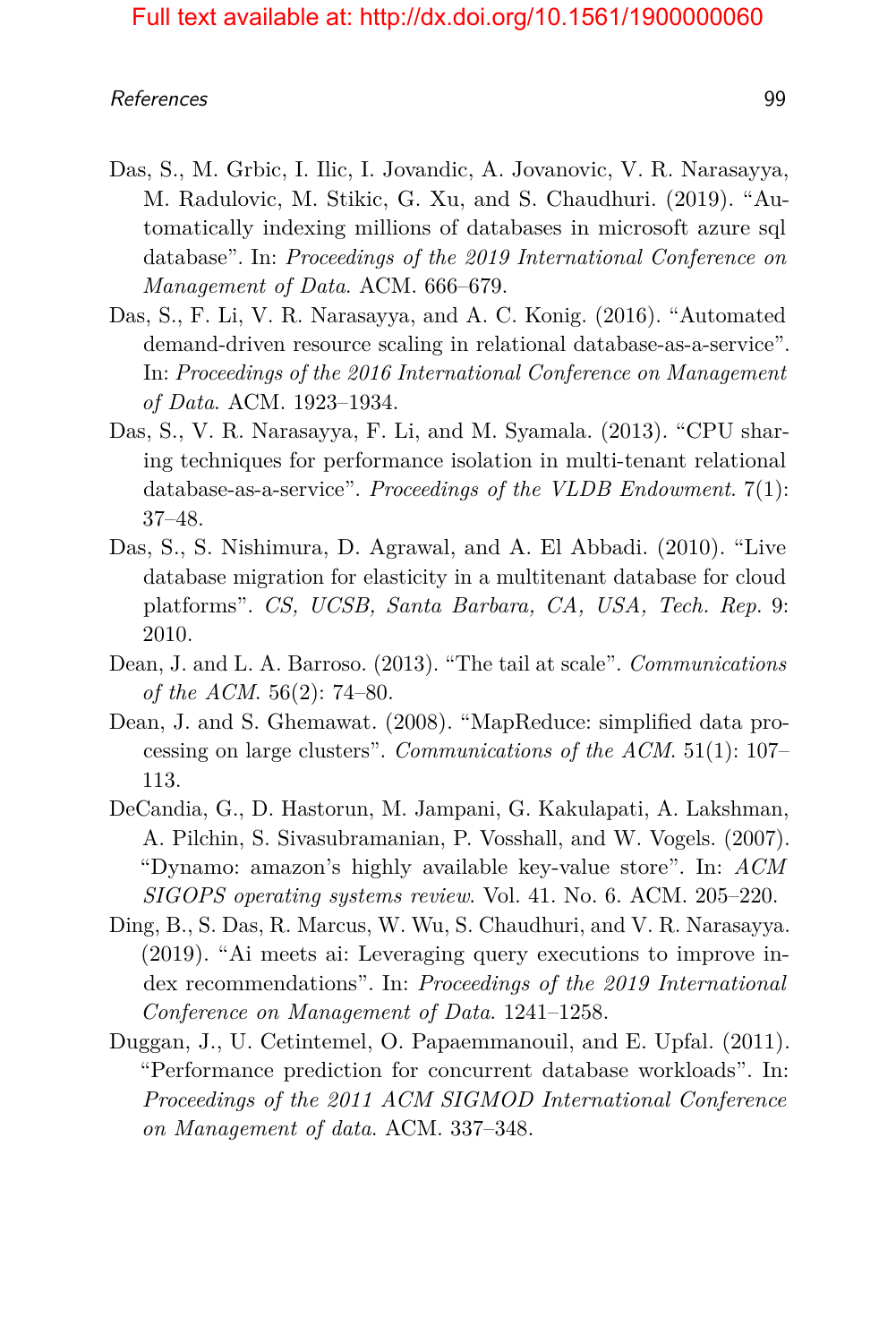- Dutt, A., C. Wang, A. Nazi, S. Kandula, V. Narasayya, and S. Chaudhuri. (2019). "Selectivity estimation for range predicates using lightweight models". *Proceedings of the VLDB Endowment*. 12(9): 1044–1057.
- Elastic Pools in Azure SQL Database. (2020). [https://docs.microsoft.](https://docs.microsoft.com/en-us/azure/sql-database/sql-database-elastic-pool) [com/en-us/azure/sql-database/sql-database-elastic-pool.](https://docs.microsoft.com/en-us/azure/sql-database/sql-database-elastic-pool)
- Elmore, A. J., S. Das, D. Agrawal, and A. El Abbadi. (2011). "Zephyr: live migration in shared nothing databases for elastic cloud platforms". In: *Proceedings of the 2011 ACM SIGMOD International Conference on Management of data*. ACM. 301–312.
- Al-Fares, M., A. Loukissas, and A. Vahdat. (2008). "A scalable, commodity data center network architecture". *ACM SIGCOMM computer communication review*. 38(4): 63–74.
- Fonseca, R., G. Porter, R. H. Katz, and S. Shenker. (2007). "X-trace: A pervasive network tracing framework". In: *4th* {*USENIX*} *Symposium on Networked Systems Design & Implementation (*{*NSDI*} *07)*.
- Ganapathi, A., H. Kuno, U. Dayal, J. L. Wiener, A. Fox, M. Jordan, and D. Patterson. (2009). "Predicting multiple metrics for queries: Better decisions enabled by machine learning". In: *Data Engineering, 2009. ICDE'09. IEEE 25th International Conference on*. IEEE. 592–603.
- Gandhi, A., S. Thota, P. Dube, A. Kochut, and L. Zhang. (2016). "Autoscaling for hadoop clusters". In: *2016 IEEE International Conference on Cloud Engineering (IC2E)*. IEEE. 109–118.
- Ghosh, R. and V. K. Naik. (2012). "Biting off safely more than you can chew: Predictive analytics for resource over-commit in iaas cloud". In: *Cloud Computing (CLOUD), 2012 IEEE 5th International Conference on*. IEEE. 25–32.
- Gong, Z., X. Gu, and J. Wilkes. (2010). "Press: Predictive elastic resource scaling for cloud systems". In: *Network and Service Management (CNSM), 2010 International Conference on*. Ieee. 9–16.
- Gordon, A., M. Hines, D. Da Silva, M. Ben-Yehuda, M. Silva, and G. Lizarraga. (2011). "Ginkgo: Automated, application-driven memory overcommitment for cloud computing". *Proc. RESoLVE*.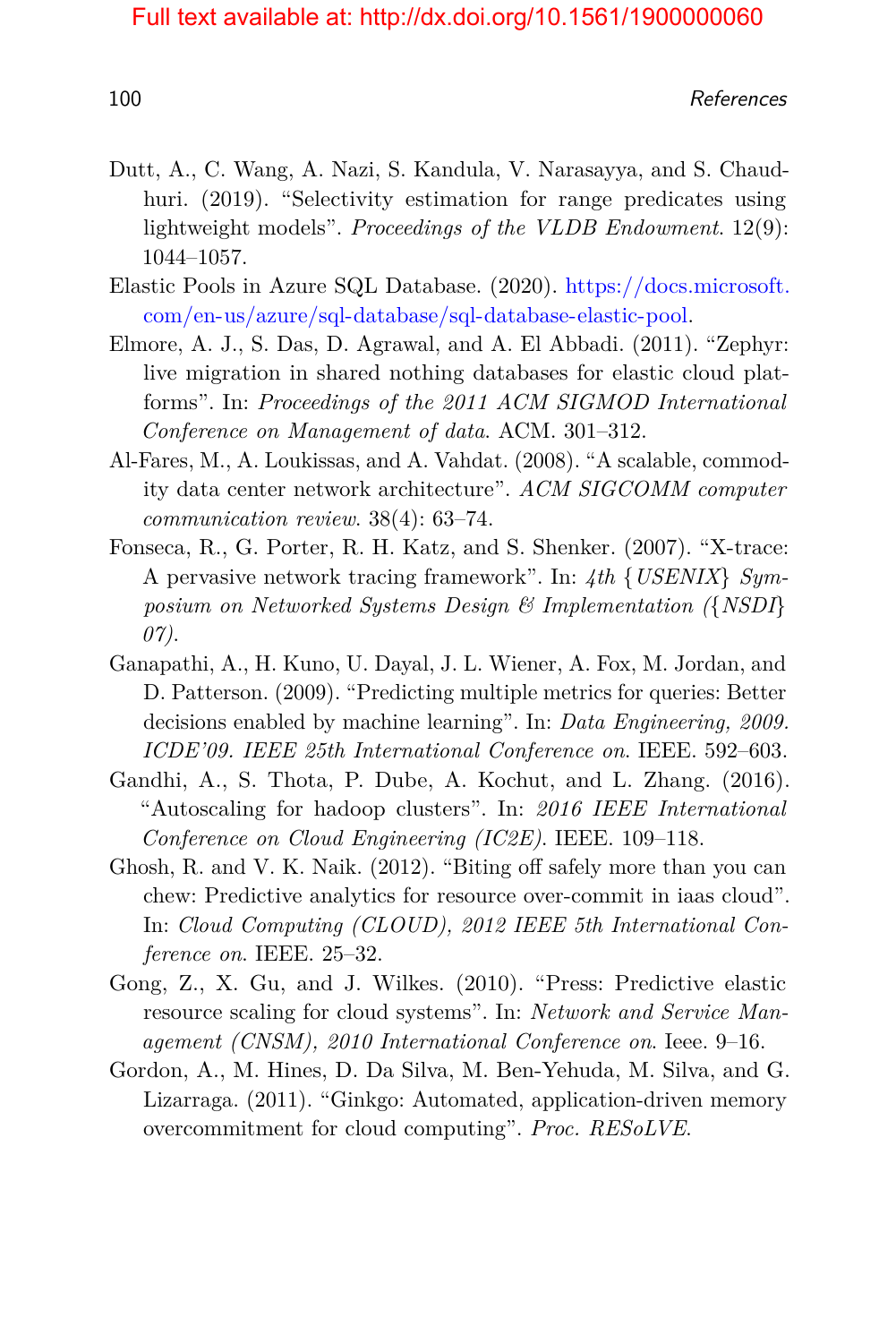#### References and the set of the set of the set of the set of the set of the set of the set of the set of the set of the set of the set of the set of the set of the set of the set of the set of the set of the set of the set o

- Grandl, R., G. Ananthanarayanan, S. Kandula, S. Rao, and A. Akella. (2015). "Multi-resource packing for cluster schedulers". *ACM SIG-COMM Computer Communication Review*. 44(4): 455–466.
- Gray, J. and F. Putzolu. (1987). "The 5 minute rule for trading memory for disc accesses and the 10 byte rule for trading memory for CPU time". In: *Proceedings of the 1987 ACM SIGMOD international conference on Management of data*. 395–398.
- Greenberg, A., J. R. Hamilton, N. Jain, S. Kandula, C. Kim, P. Lahiri, D. A. Maltz, P. Patel, and S. Sengupta. (2009). "VL2: a scalable and flexible data center network". In: *Proceedings of the ACM SIGCOMM 2009 conference on Data communication*. 51–62.
- Gulati, A., A. Merchant, and P. J. Varman. (2010). "mClock: handling throughput variability for hypervisor IO scheduling". In: *Proceedings of the 9th USENIX conference on Operating systems design and implementation*. USENIX Association. 437–450.
- Hellerstein, J. M., J. Faleiro, J. E. Gonzalez, J. Schleier-Smith, V. Sreekanti, A. Tumanov, and C. Wu. (2018). "Serverless computing: One step forward, two steps back". *arXiv preprint arXiv:1812.03651*.
- Herodotou, H., H. Lim, G. Luo, N. Borisov, L. Dong, F. B. Cetin, and S. Babu. (2011). "Starfish: A Self-tuning System for Big Data Analytics." In: *Cidr*. Vol. 11. No. 2011. 261–272.
- Hightower, K., B. Burns, and J. Beda. (2017). *Kubernetes: up and running: dive into the future of infrastructure*. " O'Reilly Media, Inc."
- Hindman, B., A. Konwinski, M. Zaharia, A. Ghodsi, A. D. Joseph, R. H. Katz, S. Shenker, and I. Stoica. (2011). "Mesos: A platform for fine-grained resource sharing in the data center." In: *NSDI*. Vol. 11. No. 2011. 22–22.
- Huang, B., N. W. Jarrett, S. Babu, S. Mukherjee, and J. Yang. (2015). "Cümülön: Matrix-based data analytics in the cloud with spot instances". *Proceedings of the VLDB Endowment*. 9(3): 156–167.
- Iorgulescu, C., R. Azimi, Y. Kwon, S. Elnikety, M. Syamala, V. Narasayya, H. Herodotou, P. Tomita, A. Chen, J. Zhang, *et al.* "PerfIso: Performance Isolation for Commercial Latency-Sensitive Services". In: *2018 USENIX Annual Technical Conference USENIX ATC 18), pages=519–532, year=2018, organization=USENIX Association*.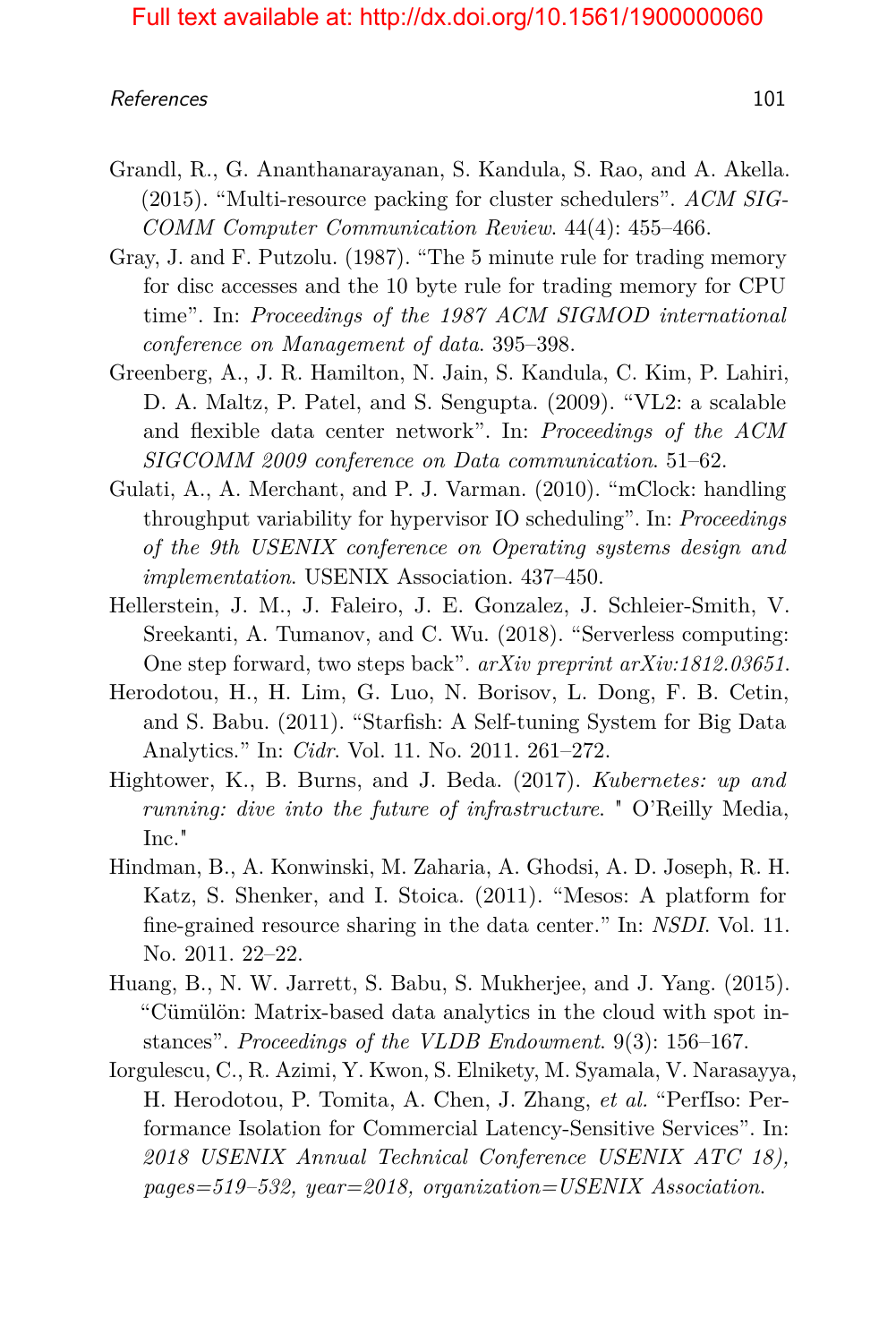102

- Jain, N., I. Menache, and O. Shamir. (2014). "On-demand, spot, or both: Dynamic resource allocation for executing batch jobs in the cloud".
- Jonas, E., J. Schleier-Smith, V. Sreekanti, C.-C. Tsai, A. Khandelwal, Q. Pu, V. Shankar, J. Carreira, K. Krauth, N. Yadwadkar, *et al.* (2019). "Cloud programming simplified: A berkeley view on serverless computing". *arXiv preprint arXiv:1902.03383*.
- Jones, C. and J. Wilkes. (2016). "Service Level Objectives. Site Reliability Engineering: How Google Runs Production Systems".
- Kakivaya, G., L. Xun, R. Hasha, S. B. Ahsan, T. Pfleiger, R. Sinha, A. Gupta, M. Tarta, M. Fussell, V. Modi, *et al.* (2018). "Service fabric: a distributed platform for building microservices in the cloud". In: *Proceedings of the Thirteenth EuroSys Conference*. ACM. 33.
- Karger, D., E. Lehman, T. Leighton, R. Panigrahy, M. Levine, and D. Lewin. (1997). "Consistent hashing and random trees: Distributed caching protocols for relieving hot spots on the world wide web". In: *Proceedings of the twenty-ninth annual ACM symposium on Theory of computing*. 654–663.
- Khoussainova, N., M. Balazinska, and D. Suciu. (2012). "Perfxplain: debugging mapreduce job performance". *Proceedings of the VLDB Endowment*. 5(7): 598–609.
- Kipf, A., T. Kipf, B. Radke, V. Leis, P. Boncz, and A. Kemper. (2018). "Learned cardinalities: Estimating correlated joins with deep learning". *arXiv preprint arXiv:1809.00677*.
- Lang, W., K. Ramachandra, D. J. DeWitt, S. Xu, Q. Guo, A. Kalhan, and P. Carlin. (2016). "Not for the Timid: On the Impact of Aggressive Over-booking in the Cloud". *Proceedings of the VLDB Endowment*. 9(13): 1245–1256.
- Las-Casas, P., G. Papakerashvili, V. Anand, and J. Mace. (2019). "Sifter: Scalable Sampling for Distributed Traces, without Feature Engineering". In: *Proceedings of the ACM Symposium on Cloud Computing*. 312–324.
- Li, J., A. C. König, V. Narasayya, and S. Chaudhuri. (2012). "Robust estimation of resource consumption for sql queries using statistical techniques". *Proceedings of the VLDB Endowment*. 5(11): 1555– 1566.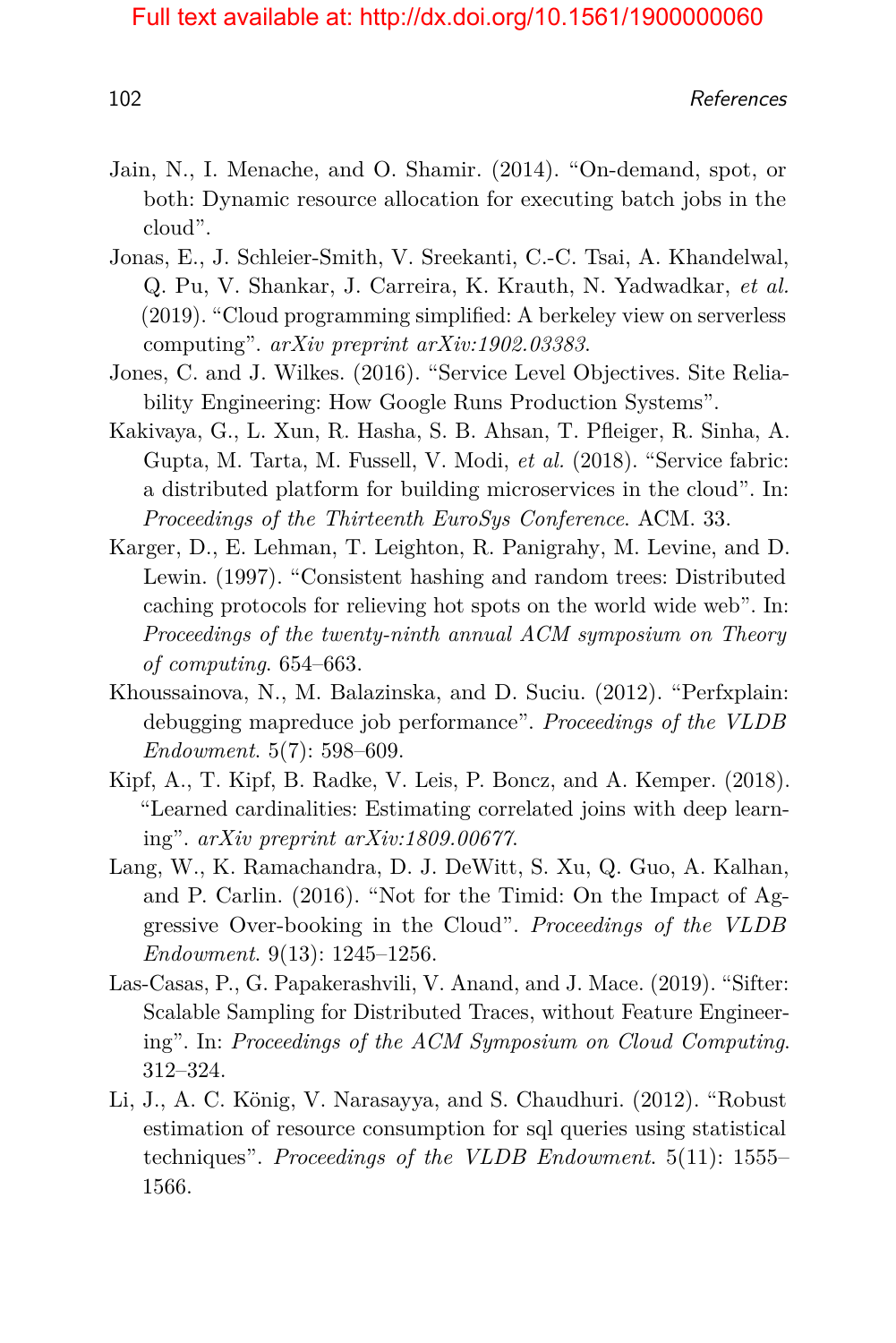#### References and the set of the set of the set of the set of the set of the set of the set of the set of the set of the set of the set of the set of the set of the set of the set of the set of the set of the set of the set o

- Lo, D., L. Cheng, R. Govindaraju, P. Ranganathan, and C. Kozyrakis. (2015). "Heracles: improving resource efficiency at scale". In: *ACM SIGARCH Computer Architecture News*. Vol. 43. No. 3. ACM. 450– 462.
- Lu, J., Y. Chen, H. Herodotou, and S. Babu. (2019). "Speedup Your Analytics: Automatic Parameter Tuning for Databases and Big Data Systems". *Proceedings of the VLDB Endowment*. 12(12): 1970–1973.
- Luo, G., J. F. Naughton, C. J. Ellmann, and M. W. Watzke. (2004). "Toward a progress indicator for database queries". In: *Proceedings of the 2004 ACM SIGMOD international conference on Management of data*. ACM. 791–802.
- Marcus, R., P. Negi, H. Mao, C. Zhang, M. Alizadeh, T. Kraska, O. Papaemmanouil, and N. Tatbul. (2019). "Neo: A learned query optimizer". *arXiv preprint arXiv:1904.03711*.
- Marcus, R. and O. Papaemmanouil. (2018). "Deep reinforcement learning for join order enumeration". In: *Proceedings of the First International Workshop on Exploiting Artificial Intelligence Techniques for Data Management*. ACM. 3.
- Melnik, S., A. Gubarev, J. J. Long, G. Romer, S. Shivakumar, M. Tolton, and T. Vassilakis. (2010). "Dremel: interactive analysis of web-scale datasets". *Proceedings of the VLDB Endowment*. 3(1-2): 330–339.
- Melnik, S., A. Gubarev, J. J. Long, G. Romer, S. Shivakumar, M. Tolton, T. Vassilakis, H. Ahmadi, D. Delorey, S. Min, *et al.* (2020). "Dremel: a decade of interactive SQL analysis at web scale". *Proceedings of the VLDB Endowment*. 13(12): 3461–3472.
- Misra, P. A., Í. Goiri, J. Kace, and R. Bianchini. "Scaling distributed file systems in resource-harvesting datacenters". In: *2017 USENIX Annual Technical Conference USENIX ATC 17), pages=799–811, year=2017, organization=USENIX Association*.
- <span id="page-24-0"></span>MongoDB Atlas. (2020). [https://www.mongodb.com/.](https://www.mongodb.com/)
- Narasayya, V., S. Das, M. Syamala, B. Chandramouli, and S. Chaudhuri. (2013). "Sqlvm: Performance isolation in multi-tenant relational database-as-a-service".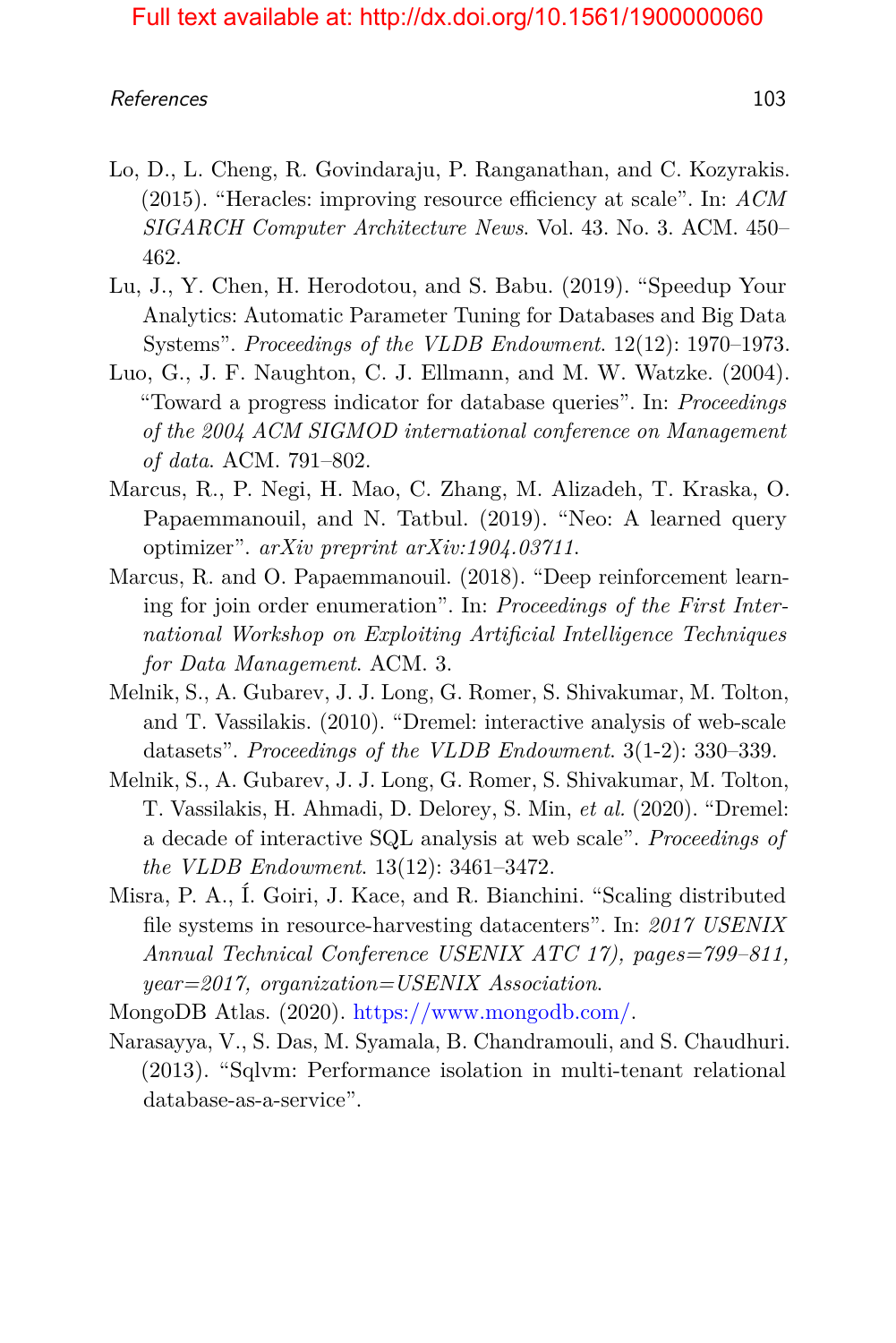104 References

- Narasayya, V., I. Menache, M. Singh, F. Li, M. Syamala, and S. Chaudhuri. (2015). "Sharing buffer pool memory in multi-tenant relational database-as-a-service". *Proceedings of the VLDB Endowment*. 8(7): 726–737.
- AWS Nitro System. (2020). [https://aws.amazon.com/ec2/nitro/.](https://aws.amazon.com/ec2/nitro/)
- Oracle MultiTenant. (2013). [https://www.oracle.com/technetwork/](https://www.oracle.com/technetwork/database/multitenant-wp-12c-1949736.pdf) [database/multitenant-wp-12c-1949736.pdf.](https://www.oracle.com/technetwork/database/multitenant-wp-12c-1949736.pdf)
- Ortiz, J., V. T. De Almeida, and M. Balazinska. (2015). "Changing the Face of Database Cloud Services with Personalized Service Level Agreements." In: *CIDR*.
- Pavlo, A., G. Angulo, J. Arulraj, H. Lin, J. Lin, L. Ma, P. Menon, T. C. Mowry, M. Perron, I. Quah, *et al.* (2017). "Self-Driving Database Management Systems." In: *CIDR*.
- Perron, M., R. Castro Fernandez, D. DeWitt, and S. Madden. (2020). "Starling: A Scalable Query Engine on Cloud Functions". In: *Proceedings of the 2020 ACM SIGMOD International Conference on Management of Data*. 131–141.
- Google Persistent Disk. (2020). [https://cloud.google.com/persistent](https://cloud.google.com/persistent-disk/)[disk/.](https://cloud.google.com/persistent-disk/)
- Popescu, A. D., A. Balmin, V. Ercegovac, and A. Ailamaki. (2013). "PREDIcT: towards predicting the runtime of large scale iterative analytics". *Proceedings of the VLDB Endowment*. 6(14): 1678–1689.

Microsoft Power BI. (2020). [https://powerbi.microsoft.com.](https://powerbi.microsoft.com)

- Rosenblum, M. and T. Garfinkel. (2005). "Virtual machine monitors: Current technology and future trends". *Computer*. 38(5): 39–47.
- Roy, S., A. C. König, I. Dvorkin, and M. Kumar. (2015). "Perfaugur: Robust diagnostics for performance anomalies in cloud services". In: *Data Engineering (ICDE), 2015 IEEE 31st International Conference on*. IEEE. 1167–1178.
- Selinger, P. (2017). "Optimizer Challenges in a Multi-Tenant World". In: *High Performance Transaction Systems, HPTS 2017*.
- Sethi, R., M. Traverso, D. Sundstrom, D. Phillips, W. Xie, Y. Sun, N. Yegitbasi, H. Jin, E. Hwang, N. Shingte, *et al.* (2019). "Presto: SQL on Everything". In: *2019 IEEE 35th International Conference on Data Engineering (ICDE)*. IEEE. 1802–1813.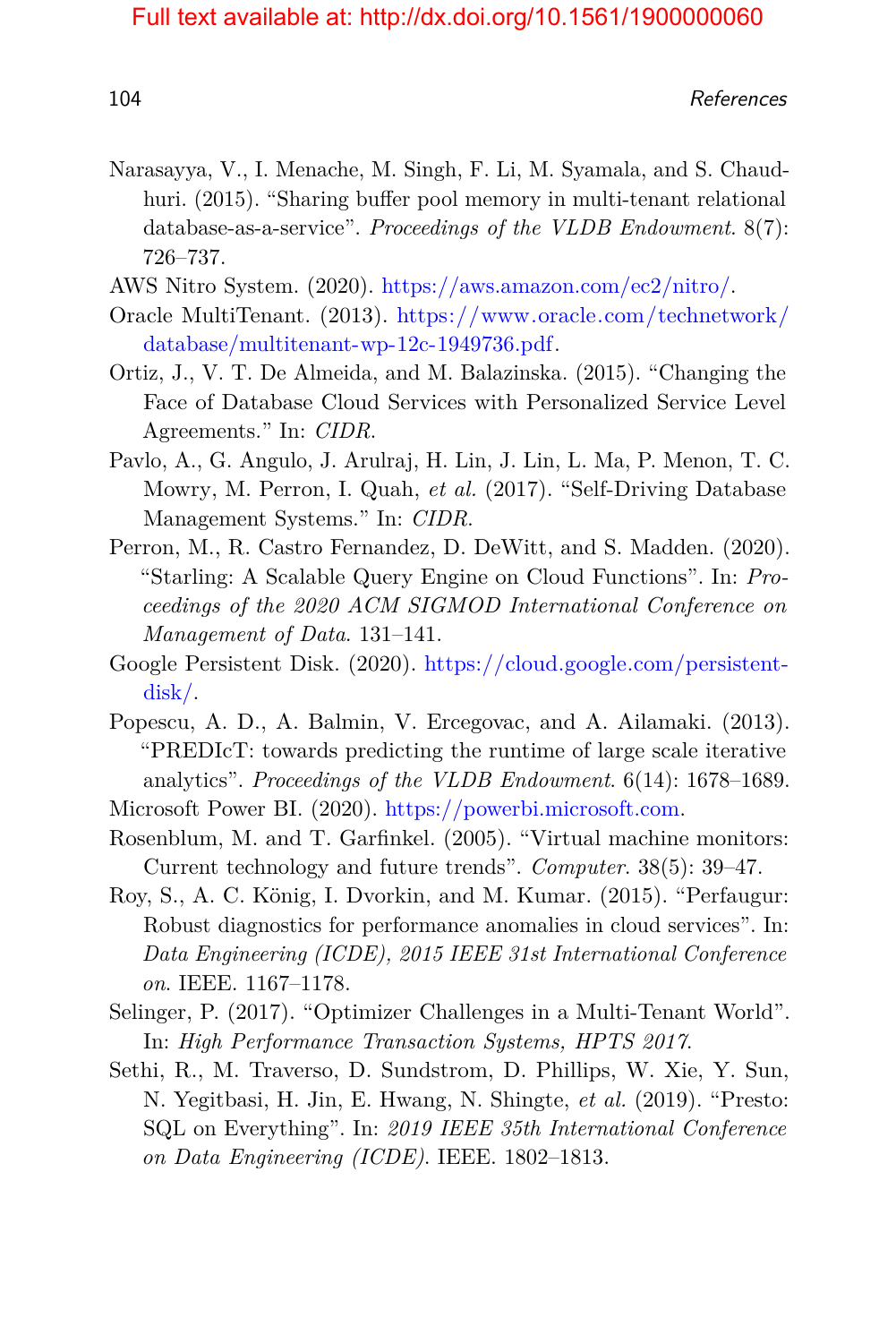#### References and the set of the set of the set of the set of the set of the set of the set of the set of the set of the set of the set of the set of the set of the set of the set of the set of the set of the set of the set o

- Shen, Z., S. Subbiah, X. Gu, and J. Wilkes. (2011). "Cloudscale: elastic resource scaling for multi-tenant cloud systems". In: *Proceedings of the 2nd ACM Symposium on Cloud Computing*. ACM. 5.
- Sigelman, B. H., L. A. Barroso, M. Burrows, P. Stephenson, M. Plakal, D. Beaver, S. Jaspan, and C. Shanbhag. (2010). "Dapper, a large-scale distributed systems tracing infrastructure".
- Azure SQL DB Serverless. (2020). [https://docs.microsoft.com/en](https://docs.microsoft.com/en-us/azure/sql-database/sql-database-serverless)[us/azure/sql-database/sql-database-serverless.](https://docs.microsoft.com/en-us/azure/sql-database/sql-database-serverless)
- Oracle SQL Trace. (2020). [https://docs.oracle.com/database/121/](https://docs.oracle.com/database/121/TGSQL/tgsql_trace.htm) [TGSQL/tgsql\\_trace.htm.](https://docs.oracle.com/database/121/TGSQL/tgsql_trace.htm)
- Sreekanti, V., C. W. X. C. Lin, J. M. Faleiro, J. E. Gonzalez, J. M. Hellerstein, and A. Tumanov. (2020). "Cloudburst: Stateful Functions-asa-Service". *arXiv preprint arXiv:2001.04592*.

Tableau Online. (2020). [https://www.tableau.com/products/cloud-bi.](https://www.tableau.com/products/cloud-bi)

- <span id="page-26-0"></span>Gartner DBMS Future. (2019). [https://www.gartner.com/document/](https://www.gartner.com/document/3941821) [3941821.](https://www.gartner.com/document/3941821)
- Urgaonkar, B., P. Shenoy, and T. Roscoe. (2009). "Resource overbooking and application profiling in a shared internet hosting platform". *ACM Transactions on Internet Technology (TOIT)*. 9(1): 1.
- Valiant, L. G. and G. J. Brebner. (1981). "Universal schemes for parallel communication". In: *Proceedings of the thirteenth annual ACM symposium on Theory of computing*. 263–277.
- Van Aken, D., A. Pavlo, G. J. Gordon, and B. Zhang. (2017). "Automatic database management system tuning through large-scale machine learning". In: *Proceedings of the 2017 ACM International Conference on Management of Data*. ACM. 1009–1024.
- Vavilapalli, V. K., A. C. Murthy, C. Douglas, S. Agarwal, M. Konar, R. Evans, T. Graves, J. Lowe, H. Shah, S. Seth, *et al.* (2013). "Apache hadoop yarn: Yet another resource negotiator". In: *Proceedings of the 4th annual Symposium on Cloud Computing*. ACM. 5.
- <span id="page-26-1"></span>Verbitski, A., A. Gupta, D. Saha, M. Brahmadesam, K. Gupta, R. Mittal, S. Krishnamurthy, S. Maurice, T. Kharatishvili, and X. Bao. (2017). "Amazon aurora: Design considerations for high throughput cloud-native relational databases". In: *Proceedings of the 2017 ACM International Conference on Management of Data*. ACM. 1041–1052.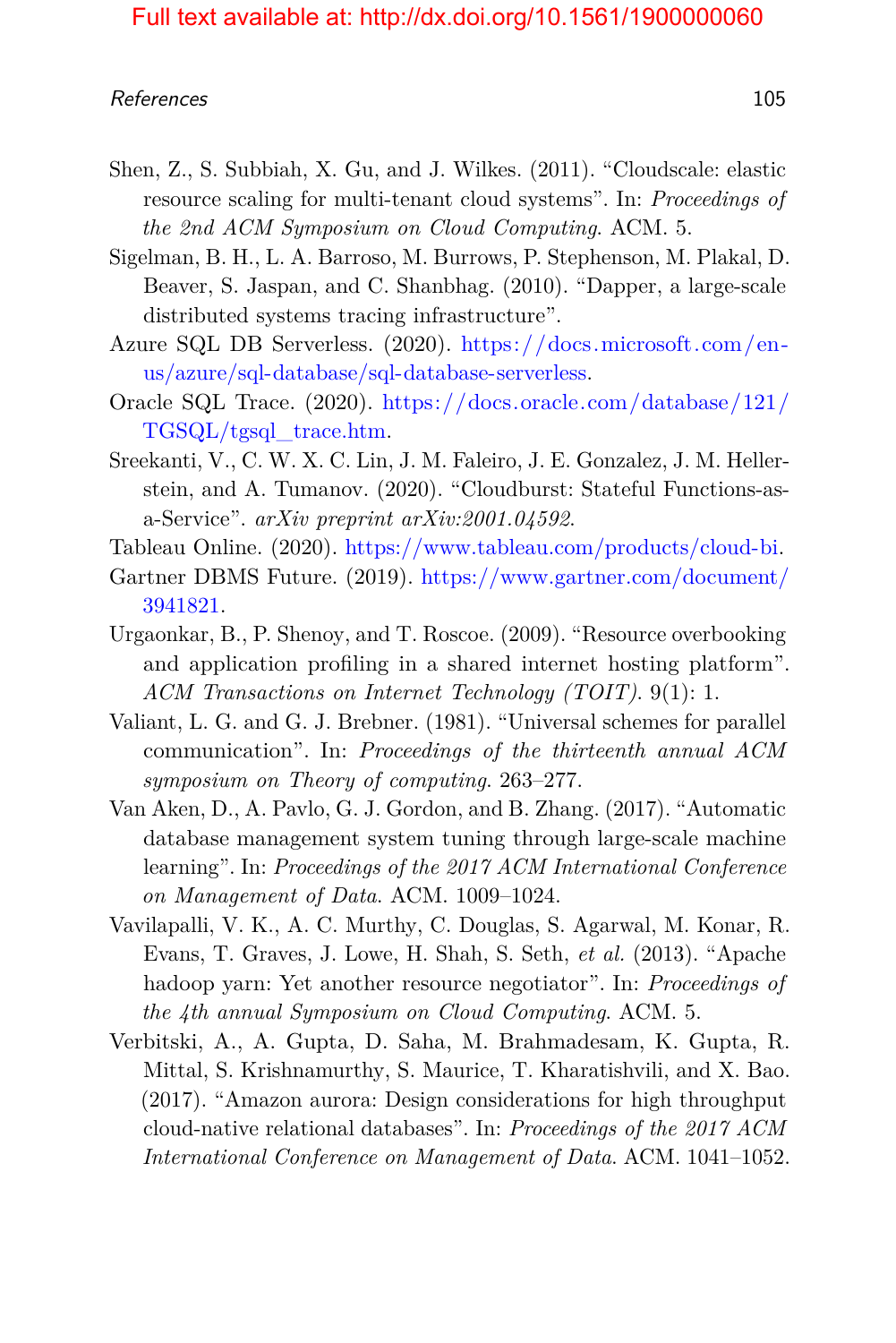- Verbitski, A., A. Gupta, D. Saha, J. Corey, K. Gupta, M. Brahmadesam, R. Mittal, S. Krishnamurthy, S. Maurice, T. Kharatishvilli, *et al.* (2018). "Amazon aurora: On avoiding distributed consensus for i/os, commits, and membership changes". In: *Proceedings of the 2018 International Conference on Management of Data*. 789–796.
- VMware, E. "Understanding Memory Resource Management in VMware ESX 4.1".
- Voorsluys, W., J. Broberg, S. Venugopal, and R. Buyya. (2009). "Cost of virtual machine live migration in clouds: A performance evaluation". In: *IEEE International Conference on Cloud Computing*. Springer. 254–265.
- Waldspurger, C. A. (2002). "Memory resource management in VMware ESX server". *ACM SIGOPS Operating Systems Review*. 36(SI): 181– 194.
- Weikum, G., A. Moenkeberg, C. Hasse, and P. Zabback. (2002). "Selftuning database technology and information services: from wishful thinking to viable engineering". In: *VLDB'02: Proceedings of the 28th International Conference on Very Large Databases*. Elsevier. 20–31.
- Weissman, C. D. and S. Bobrowski. (2009). "The design of the force. com multitenant internet application development platform". In: *Proceedings of the 2009 ACM SIGMOD International Conference on Management of data*. 889–896.
- Wu, C., J. Faleiro, Y. Lin, and J. Hellerstein. (2019). "Anna: A kvs for any scale". *IEEE Transactions on Knowledge and Data Engineering*.
- Wu, W., Y. Chi, H. Hacigümüş, and J. F. Naughton. (2013). "Towards predicting query execution time for concurrent and dynamic database workloads". *Proceedings of the VLDB Endowment*. 6(10): 925–936.
- Wu, W., X. Wu, H. Hacigümüş, and J. F. Naughton. (2014). "Uncertainty aware query execution time prediction". *Proceedings of the VLDB Endowment*. 7(14): 1857–1868.
- Extended Events Overview. (2019). [https://docs.microsoft.com/en](https://docs.microsoft.com/en-us/sql/relational-databases/extended-events/)[us/sql/relational-databases/extended-events/.](https://docs.microsoft.com/en-us/sql/relational-databases/extended-events/)